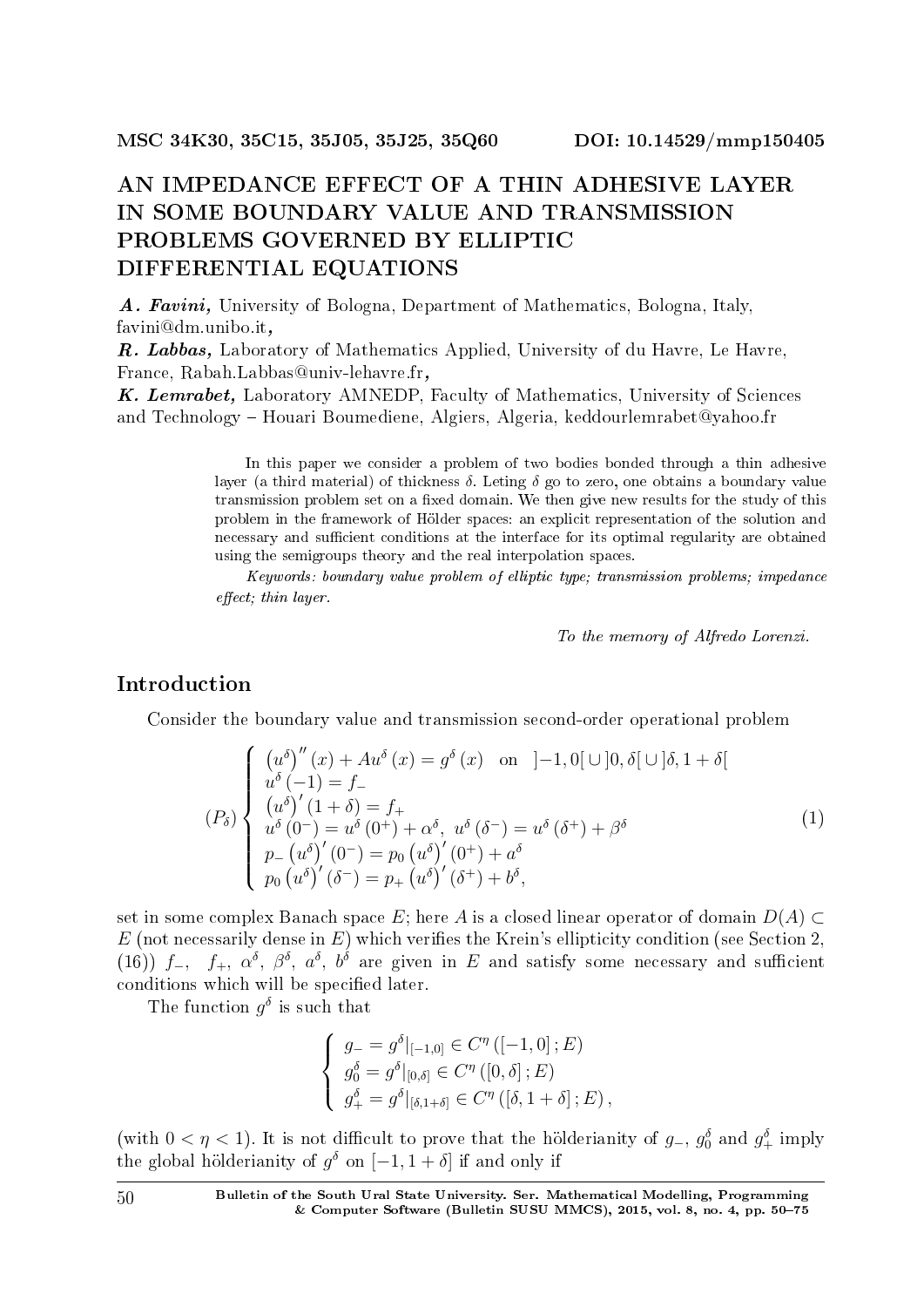$$
g_{-}(0) = g_0^{\delta}(0)
$$
 and  $g_0^{\delta}(\delta) = g_+^{\delta}(\delta)$ .

We do not assume these two conditions.

Set

$$
u_-^{\delta} = u_{\vert ]-1,0[}^{\delta}, \quad u_0^{\delta} = u_{\vert ]0,\delta[}^{\delta}, \quad u_+^{\delta} = u_{\vert ]\delta,1+\delta[}^{\delta},
$$

then problem  $(P_{\delta})$  writes

$$
(P_{\delta}) \begin{cases} (LQS) \begin{cases} (u_{-}^{\delta})''(x) + Au_{-}^{\delta}(x) = g_{-}(x) & \text{on } ]-1,0[\\ (u_{0}^{\delta})''(x) + Au_{0}^{\delta}(x) = g_{0}^{\delta}(x) & \text{on } ]0,\delta[\\ (u_{+}^{\delta})''(x) + Au_{+}^{\delta}(x) = g_{+}^{\delta}(x) & \text{on } ]\delta,1+\delta[\\ (BC) \begin{cases} u_{-}^{\delta}(-1) = f_{-}\\ (u_{+}^{\delta})'(1+\delta) = f_{+},\\ u_{-}^{\delta}(0) = u_{0}^{\delta}(0) + \alpha^{\delta}\\ u_{0}^{\delta}(\delta) = u_{+}^{\delta}(\delta) + \beta^{\delta}\\ p_{-}(u_{-}^{\delta})'(0) = p_{0}(u_{0}^{\delta})'(0) + a^{\delta}\\ p_{0}(u_{0}^{\delta})'( \delta) = p_{+}(u_{+}^{\delta})'(\delta) + b^{\delta}.\end{cases} \end{cases}
$$

The numerical solution of this problem is usually very difficult to compute. In fact. the small thickness of the thin layer generates difficulties in the meshing. As  $\delta \to 0$ , the interval  $[0, \delta]$  degenerates into the point  $\{0\}$  and we can no more have an equation on it. The interval  $\delta, \delta + 1$  becomes  $[0, 1]$ .

Therefore, the main question is: what will be the appropriate transmission conditions at the interface point  $\{0\}$  which describe correctly the effect of the thin adhesive layer  $[0, \delta]$  as  $\delta \rightarrow 0$ ?

We will answer formally to this question in the most interesting case, characterizing so the effect of the small bond  $[0, \delta]$  (as  $\delta \to 0$ ).

Let us begin by giving a formal derivation of the effect of the small bond  $[0, \delta]$  (as  $\delta \rightarrow 0$ ).

In order to deal with our problem  $(P_{\delta})$ , we solve the scalar equation on the small interval  $[0, \delta]$  and write down relations between the Cauchy data

$$
\left(u_0^{\delta}(0), (u_0^{\delta})'(0)\right)
$$
 and  $\left(u_0^{\delta}(\delta), (u_0^{\delta})'(\delta)\right)$ 

Then making use of the transmission condition at  $\{0\}$  and  $\{\delta\}$ , we will deduce relations linking

$$
\left(u_{-}^{\delta}(0), p_{-}(u_{-}^{\delta})'(0)\right),
$$

$$
\left(u_{+}^{\delta}(\delta), p_{+}(u_{+}^{\delta})'(\delta)\right),
$$

to

which allow us, as  $\delta \to 0$ , to obtain the limiting transmission conditions at  $\{0\}$ . Therefore, we will see that the interesting limit problem writes in the form

$$
(P_{1A})\begin{cases} (u_{-})''(x) + Au_{-}(x) = g_{-}(x) \quad \text{on} \quad ]-1,0[\\ (w_{+})''(x) + Aw_{+}(x) = h_{+}(x) \quad \text{on} \quad ]0,1[\\ u(-1) = f_{-}, (w_{+})'(1) = f_{+}\\ u_{-}(0) = w_{+}(0) + \varphi\\ p_{-}(u_{-})'(0) - p_{+}(w_{+})'(0) = qAu_{-}(0) + \psi, \end{cases}
$$

Вестник ЮУрГУ. Серия «Математическое моделирование<br>и программирование» (Вестник ЮУрГУ ММП). 2015. Т. 8, № 4. С. 50–75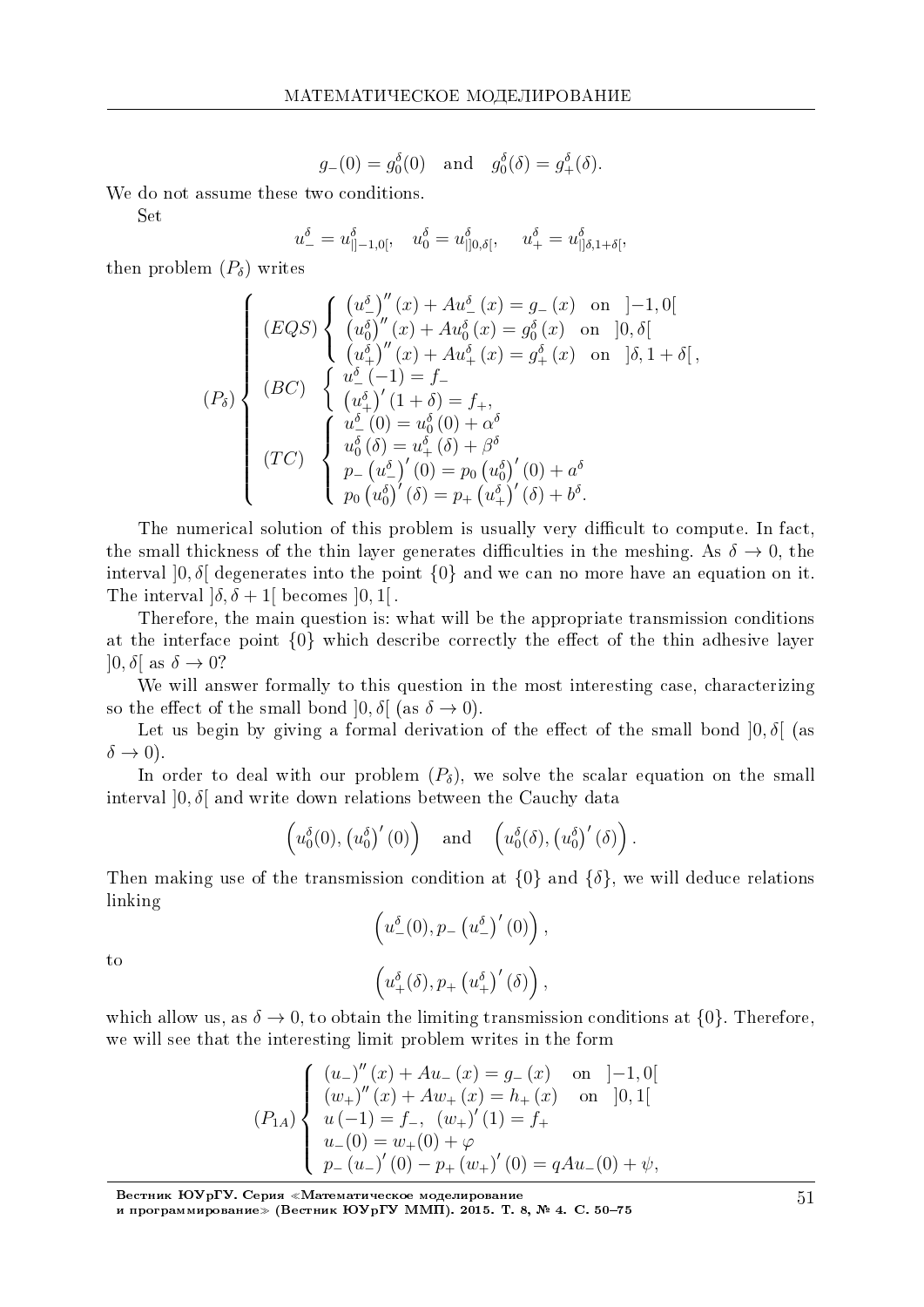see the details in Subsection 1.1.

Our main results concerning problem  $(P_{1A})$  are summarized in the following Theorem.

**Theorem 1.** Let  $g_- \in C^{\eta}([-1,0];E)$ ,  $h_+ \in C^{\eta}([0,1];E)$  with  $0 < \eta < 1$  and  $f_- \in D(A)$ , *f*<sub>+</sub>  $∈$  *D*( $(-A)^{1/2}$ ),  $φ ∈ D(A)$ ,  $ψ ∈ E$ . Assume (16), see below. Then problem  $(P_{1A})$  has a unique solution

$$
\left\{\begin{array}{l} u_-(x):]-1,0[\to E\\ w_+(x):]0,1[\to E\end{array}\right.
$$

such that

1.  $u_{-} \in C([-1,0];D(A)) \cap C^2([-1,0];E), w_{+} \in C([0,1];D(A)) \cap C^2([0,1];E)$  if and only if

$$
\begin{cases}\n(*s) \left\{ \begin{array}{l} Af_{-} - g_{-}(-1) \in \overline{D(A)} \\
(-A)^{1/2} f_{+} \in \overline{D(A)}\n\end{array} \right. \\
(*s) \left\{ \begin{array}{l} qg_{-}(0) + \psi \in \overline{D(A)} \\
h_{+}(0) - g_{-}(0) + A\varphi \in \overline{D(A)}\n\end{array} \right. \\
\end{cases}
$$

2.  $Au_{-}(.)$ ,  $u_{-}^{"} \in C^{\eta}([-1,0];E)$ ,  $Aw_{+}(.)$ ,  $w_{+}^{"} \in C^{\eta}([0,1];E)$  if and only if

$$
\left\{\n\begin{array}{l}\n\left(*r\right) \left\{\n\begin{array}{l}\nAf_{-} - g_{-}(-1) \in D_{A}\left(\eta/2, +\infty\right) \\
(-A)^{1/2} f_{+} \in D_{A}\left(\eta/2, +\infty\right)\n\end{array}\right.\right. \\
\left(*r\right) \left\{\n\begin{array}{l}\nqg_{-}(0) + \psi \in D_{A}\left(\eta/2, +\infty\right) \\
h_{+}(0) - g_{-}(0) + A\varphi \in D_{A}\left(\eta/2, +\infty\right).\n\end{array}\n\right.\n\end{array}
$$

In this main result, note that (*∗s*) and (*∗ ∗ s*) are respectively the necessary and sufficient compatibility conditions at the boundary and the necessary and sufficient compatibility conditions at the interface  $\{0\}$  to obtain a strict solution  $u = (u_-, w_+)$ . Similarly, (*∗r*) and (*∗ ∗ r*) are those to obtain optimal regularities on *u.*

The definition and the properties of the interpolation space  $D_A(\eta/2, +\infty)$  are given, for instance, in ( [1])

Many authors have worked on analogous problems, see [24] in hilbertian spaces. In [5, 6], a study is given for a similar problem respectively in the framework of Holder spaces and L<sup>p</sup>-spaces. These two last studies have considered only two materials. In our work we will use some techniques of these approachs which are based on the theory of semigroups, the Dunford functional calculus and the interpolation spaces.

This paper is organized as follows.

In Section 1, one gives the formal calculus for the limiting transmission problem and a concrete problem which motivates our study. In section 2, we give the basic hypothesis and some technical lemmas useful to the study of our problem  $(P_{1A})$ . Section 3 is devoted to the derivation of an explicit representation of the solution of  $(P_{1A})$ . In Sections 4 and 5 we study the solution and give in addition necessary and sufficient compatibility conditions on the data in order to obtain the above Theorem. In a last Section 6, we go back to the main physical example given in Subsection 1.2 and apply our results in the case of the space  $E = C_0^{\beta}$  $\frac{\partial}{\partial \Omega}$  of the *β*-Hölder continuous functions vanishing on the boundary  $\partial \Omega$ *.*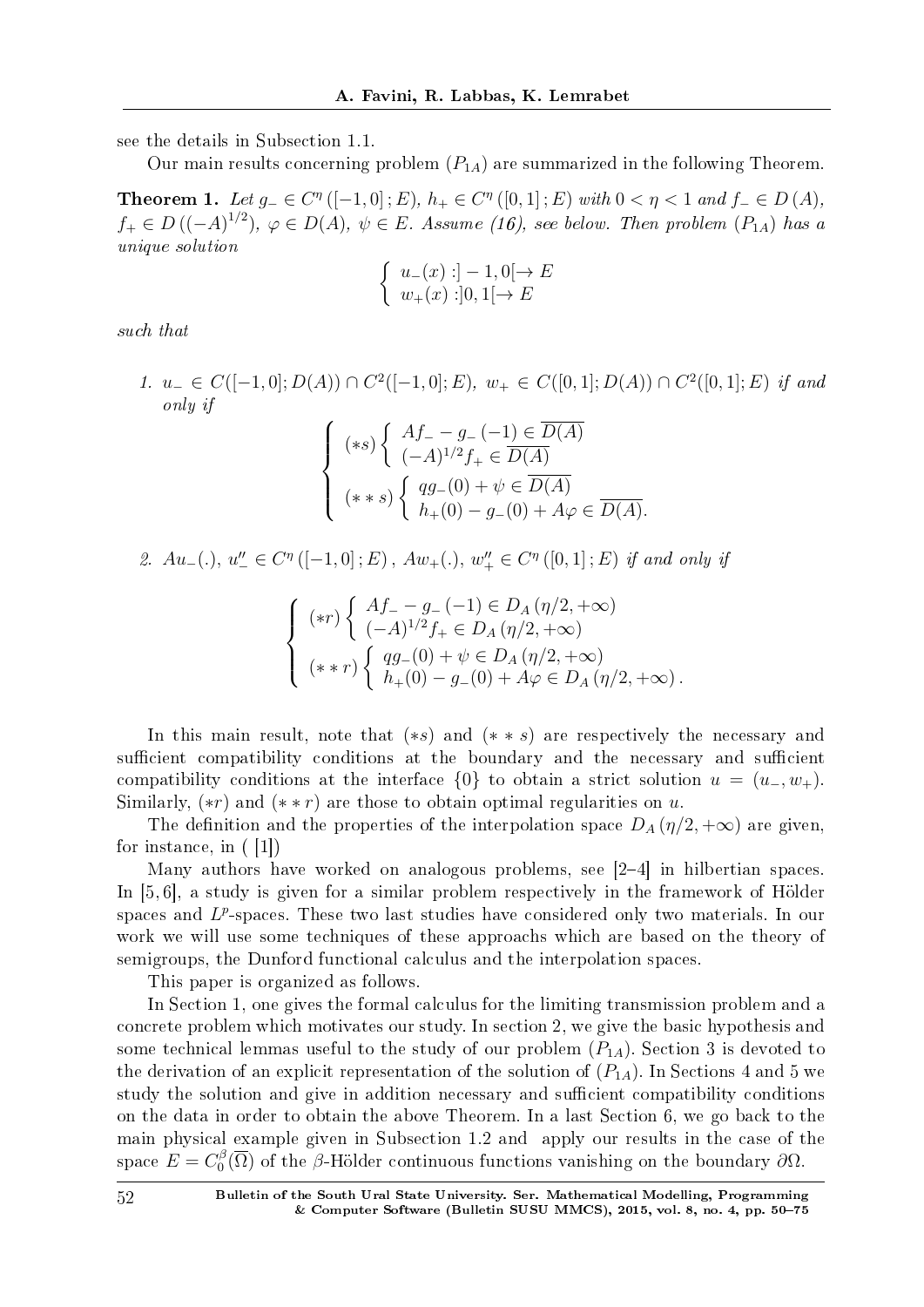## 1. Formal Derivation of the Limiting Effect of the Thin Junction

#### 1.1. Derivation of the Transmission Conditions

In order to have an idea at least formally of the limiting problem, let us first consider the case when operator  $-A$  is replaced by a complex scalar  $-z$  (with  $z \in \mathbb{C} \setminus \mathbb{R}_+$ ) and for the simplicity

$$
\begin{cases} g_{\parallel 0,\delta\parallel}^{\delta} = 0\\ \alpha^{\delta} = \beta^{\delta} = a^{\delta} = b^{\delta} = 0. \end{cases}
$$

Define functions  $w_+$  and  $h_+$  on the fixed intervall [0, 1] by

$$
w_{+}(x) = u_{+}^{\delta}(\delta + x),
$$
  $h_{+}(x) = g_{+}^{\delta}(\delta + x).$ 

For simplicity, we have supposed that these functions do not depend on  $\delta$ .

The equation on the intervall  $[0, \delta]$  writes

$$
\left(u_0^\delta\right)''+zu_0^\delta=0
$$

which gives

$$
u_0^{\delta}(x) = C_1 e^{-\sqrt{-z}x} + C_2 e^{-\sqrt{-z}(\delta - x)}
$$

where  $C_1$  and  $C_2$  are constants to be fixed by the boundary conditions. We thus have

$$
\begin{cases}\nu_0^{\delta}(0) = C_1 + C_2 e^{-\sqrt{-z}\delta} \\
u_0^{\delta}(\delta) = C_1 e^{-\sqrt{-z}\delta} + C_2 \\
(u_0^{\delta})'(0) = -C_1 \sqrt{-z} + C_2 \sqrt{-z} e^{-\sqrt{-z}\delta} \\
(u_0^{\delta})'(\delta) = -C_1 \sqrt{-z} e^{-\sqrt{-z}\delta} + \sqrt{-z} C_2\n\end{cases}
$$

Now, the transmission conditions

$$
\begin{cases}\n u_0^{\delta}(0) = u_0^{\delta}(0) \\
 u_0^{\delta}(\delta) = u_+^{\delta}(\delta) = w_+(0) \\
 p_-(u_-^{\delta})'(0) = p_0 (u_0^{\delta})'(0) \\
 p_0 (u_0^{\delta})'(\delta) = p_+(u_+^{\delta})'(\delta) = p_+(w_+)'(0)\n\end{cases}
$$

lead to

$$
2e^{-\sqrt{-z}\delta}\sqrt{-z}w_{+}(0) = \left(1 + e^{-2\sqrt{-z}\delta}\right)\sqrt{-z}u_{-}^{\delta}(0) + \left(1 - e^{-2\sqrt{-z}\delta}\right)\frac{p_{-}}{p_{0}}\left(u_{-}^{\delta}\right)'(0),\tag{2}
$$

and

$$
2\frac{p_{+}}{p_{0}}e^{-\sqrt{-z}\delta} (w_{+})'(0) = \left(1 - e^{-2\sqrt{-z}\delta}\right)\sqrt{-z}u_{-}^{\delta}(0) + \frac{p_{-}}{p_{0}}\left(1 + e^{-2\sqrt{-z}\delta}\right)\left(u_{-}^{\delta}\right)'(0). \tag{3}
$$

These two last relations link the Cauchy data  $(w_{+}(0), (w_{+})'(0))$  (at the interface  $\{0\}$ ) of the function  $w_+$  (defined on [0,1]) to the Cauchy data  $(u_-(0), (u_-^{\delta})'(0))$  (at the interface  $\{0\}$  of the function  $u^{\delta}$  (defined on  $[-1,0]$ ).

The limiting transmission conditions as  $\delta \rightarrow 0$ , which are obtained from the analysis of (2) and (3) depend on the behavior of  $p_-, p_0$  and  $p_+$  with respect to  $\delta$ . So we must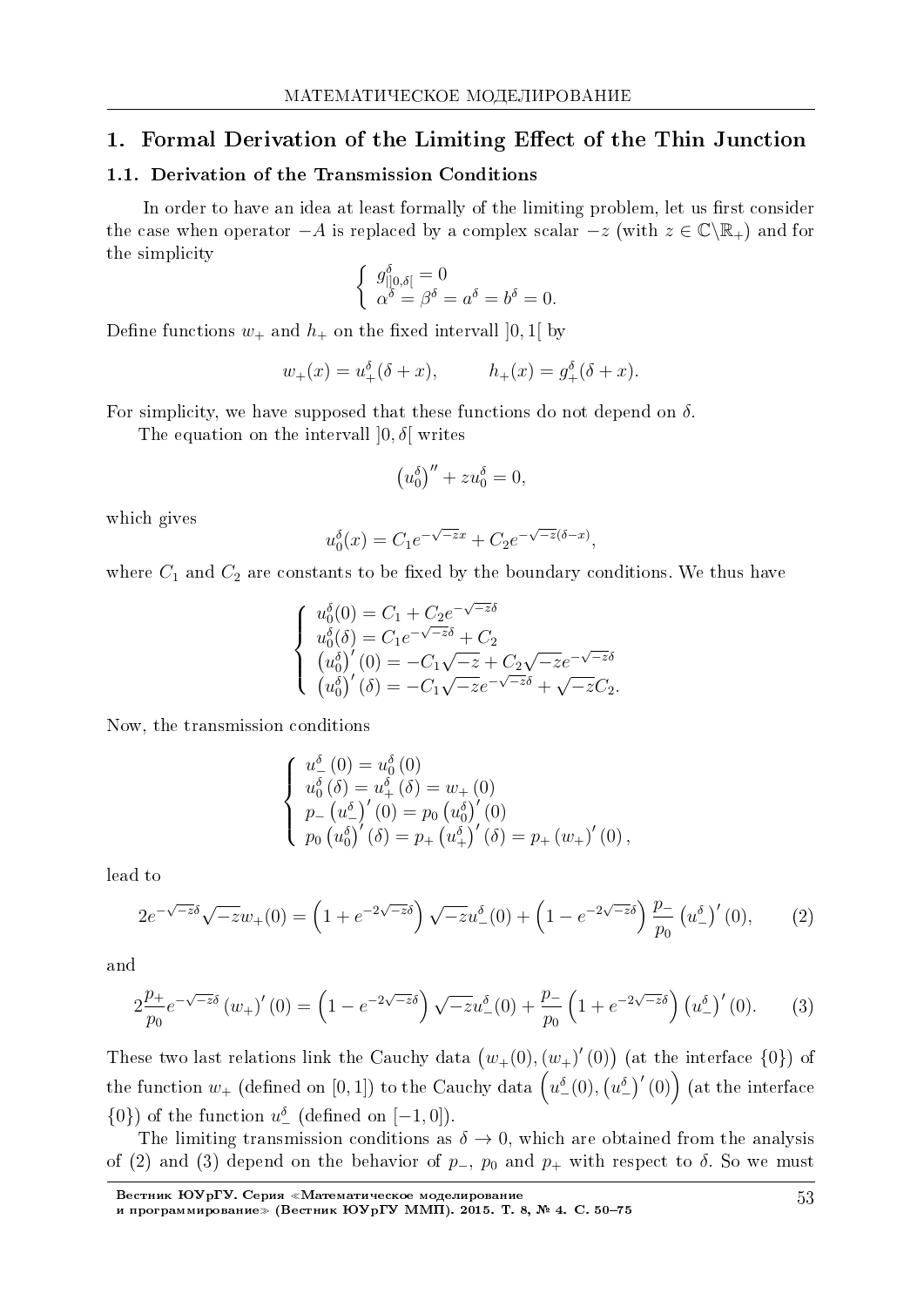assume some conditions on  $p_-, p_0$  and  $p_+$ . The most interesting case we will consider is the following

$$
p_{-}
$$
 and  $p_{+}$  are independent of  $\delta$  and  $p_{0} = \frac{q}{\delta}$ , (4)

where  $q$  is a fixed positive number.

This problem may model an electrostatic potential  $u^\delta$  in an heterogeneous material (see next subsection). The heterogeneity of the material is translated by the discontinuity of the conductivity coefficient  $p$ . In this situation the small bond is highly conductive, implying thus the continuity of the potential through the sheet, but the normal component of the electric induction field is no longer continuous through the interface  $\{0\}$ , it has a jump proportional to the potential at *{*0*}*. In that case one has

$$
\left(1 - e^{-2\sqrt{-z}\delta}\right) \frac{1}{p_0} = \left(1 - e^{-2\sqrt{-z}\delta}\right) \frac{\delta}{q} \to 0 \quad \text{as} \quad \delta \to 0,
$$
  

$$
p_0 \left(1 - e^{-2\sqrt{-z}\delta}\right) = \frac{q}{\delta} \left(1 - e^{-2\sqrt{-z}\delta}\right) \to 2q\sqrt{-z} \quad \text{as} \quad \delta \to 0,
$$

and then the limiting transmission conditions are

$$
\begin{cases}\nw_{+}(0) = u_{-}(0) \\
p_{+}(w_{+})'(0) = q\sqrt{-z}\sqrt{-z}u_{-}(0) + p_{-}(u_{-})'(0),\n\end{cases}
$$

and the limiting scalar problem becomes

$$
(P_{1z})\begin{cases} (u_{-})''(x) + zu_{-}(x) = g_{-}(x) \text{ on } ]-1,0[\\ (w_{+})''(x) + zw_{+}(x) = h_{+}(x) \text{ on } ]0,1[\\ u(-1) = f_{-}, (w_{+})'(1) = f_{+}\\ u_{-}(0) = w_{+}(0) \\ p_{-}(u_{-})'(0) - p_{+}(w_{+})'(0) = qzu_{-}(0). \end{cases}
$$
(5)

**Remark 1.** Another interesting case is when  $p$ <sup>*-*</sup> and  $p$ <sup>+</sup> are constant with respect to *δ* but  $p_0 = δq$ . In that case the small bond is not sufficiently conductive, implying thus a jump of the potential at  $\{0\}$ , but the normal component of the electric induction field remains continuous through the interface *{*0*}* and it is proportional to the jump of the potential at *{*0*}*. In that case, one has

$$
\left(1 - e^{-2\sqrt{-z}\delta}\right) \frac{1}{p_0} = \left(1 - e^{-2\sqrt{-z}\delta}\right) \frac{1}{q\delta} \to 2\frac{1}{q}\sqrt{-z} \text{ a } s \delta \to 0,
$$
  

$$
p_0 \left(1 - e^{-2\sqrt{-z}\delta}\right) = q\delta \left(1 - e^{-2\sqrt{-z}\delta}\right) \to 0 \text{ as } \delta \to 0;
$$

and then the transmission conditions are

$$
\begin{cases}\nqw_{+}(0) = qu_{-}(0) + p_{+}(u_{-})'(0) \\
p_{+}(w_{+})'(0) = p_{-}(u_{-})'(0).\n\end{cases}
$$

The limiting problem becomes

$$
(P_{2A})\begin{cases} (u_{-})''(x) + Au_{-}(x) = g_{-}(x) \text{ on } ]-1,0[\\ (w_{+})''(x) + Aw_{+}(x) = h_{+}(x) \text{ on } ]0,1[\\ u(-1) = f_{-}, (w_{+})'(1) = f_{+},\\ p_{-}(u_{-})'(0) = q(u_{-}(0) - w_{+}(0)) = p_{+}(w_{+})'(0)).\end{cases}
$$

54 Bulletin of the South Ural State University. Ser. Mathematical Modelling, Programming & Computer Software (Bulletin SUSU MMCS), 2015, vol. 8, no. 4, pp. 5075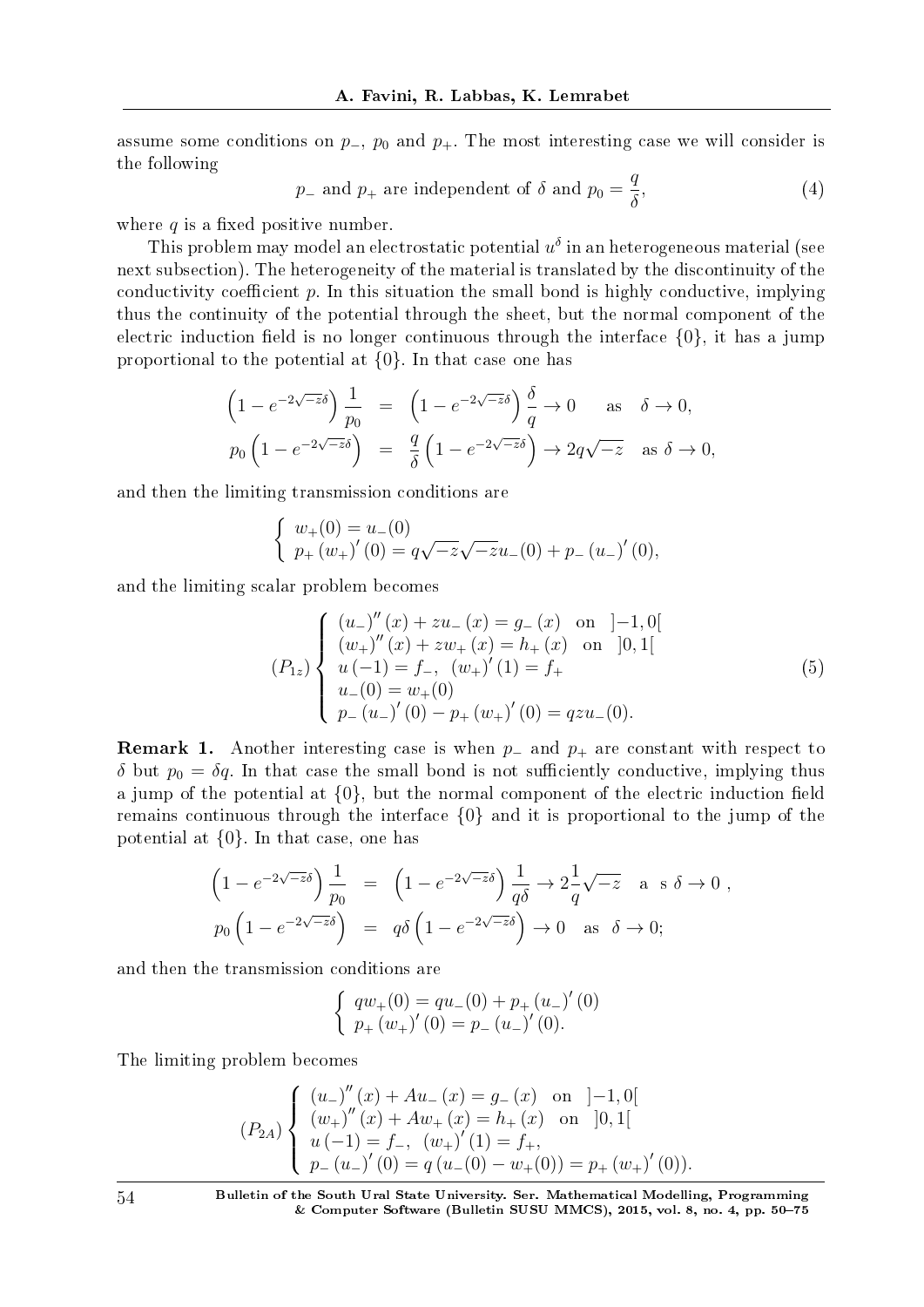In the general case where the data  $g_{|0,\delta|}^{\delta}$ ,  $\alpha^{\delta}$ ,  $\beta^{\delta}$ ,  $\alpha^{\delta}$  and  $b^{\delta}$  are different from 0, one obtains the following relations between  $(w_+(0), (w_+)'(0))$  and  $(u_-'(0), (u_-')'(0))$ 

$$
2e^{-\sqrt{-z}\delta}\sqrt{-z}w_{+}(0) =
$$
  
=  $\left(1 + e^{-2\sqrt{-z}\delta}\right)\sqrt{-z}u_{-}^{\delta}(0) + \left(1 - e^{-2\sqrt{-z}\delta}\right)\frac{p_{-}}{p_{0}}\left(u_{-}^{\delta}\right)'(0) + \varphi^{\delta}\left(g_{|]0,\delta[}^{\delta},\alpha^{\delta},\beta^{\delta},a^{\delta}\right),$  (6)

and

$$
2e^{-\sqrt{-z}\delta} (w_{+})'(0)^{\frac{p_{+}}{p_{0}}} =
$$
  
=  $\left(1 - e^{-2\sqrt{-z}\delta}\right)\sqrt{-z}u_{-}^{\delta}(0) + \left(1 + e^{-2\sqrt{-z}\delta}\right)\left(u_{-}^{\delta}\right)'(0)^{\frac{p_{-}}{p_{0}}} + \psi^{\delta}\left(g_{[0,\delta]}^{\delta},\alpha^{\delta},a^{\delta},b^{\delta}\right),$  (7)

where

$$
\varphi^{\delta}\left(g_{\parallel 0,\delta[}^{\delta},\alpha^{\delta},\beta^{\delta},a^{\delta}\right)=\n= -\left(1 - e^{-2\sqrt{-z}\delta}\right)\int_{0}^{\delta}e^{-\sqrt{-z}s}g_{0}^{\delta}\left(s\right)ds - \left(1 - e^{-2\sqrt{-z}\delta}\right)\left(\sqrt{-z}\alpha^{\delta} + \frac{a^{\delta}}{p_{0}}\right) - 2\sqrt{-z}e^{-\sqrt{-z}\delta}\beta^{\delta},
$$

and

$$
\psi^{\delta}\left(g_{\parallel 0,\delta[}^{\delta},\alpha^{\delta},a^{\delta},b^{\delta}\right)=\n= \left(1-e^{-2\sqrt{-z}\delta}\right)\int_{0}^{\delta}e^{-\sqrt{-z}s}g_{0}^{\delta}\left(s\right)ds+\left(1-e^{-2\sqrt{-z}\delta}\right)\left(\sqrt{-z}\alpha^{\delta}+\frac{a^{\delta}}{p_{0}}\right)-\frac{b^{\delta}}{p_{0}}.
$$

When we assume  $(4)$ , we obtain the following limiting scalar problem with non homogeneous transmission conditions

$$
(P_{1z})\begin{cases} (u_{-})''(x) + zu_{-}(x) = g_{-}(x) \text{ on } ]-1,0[\\ (w_{+})''(x) + zw_{+}(x) = h_{+}(x) \text{ on } ]0,1[\\ u(-1) = f_{-}, (w_{+})'(1) = f_{+}\\ u_{-}(0) = w_{+}(0) + \varphi\\ p_{-}(u_{-})'(0) - p_{+}(w_{+})'(0) = qzu_{-}(0) + \psi. \end{cases}
$$
(8)

where

$$
\varphi = \lim_{\delta \to 0} \varphi^{\delta} \left( g^{\delta}_{\parallel 0, \delta[}, \alpha^{\delta}, \beta^{\delta}, a^{\delta} \right), \quad \psi = \lim_{\delta \to 0} \psi^{\delta} \left( g^{\delta}_{\parallel 0, \delta[}, \alpha^{\delta}, a^{\delta}, b^{\delta}, \right).
$$

Therefore, in this work we will focus ourselves on the complete analysis of the following problem

$$
(P_{1A})\begin{cases} (u_{-})''(x) + Au_{-}(x) = g_{-}(x) \text{ on } ]-1,0[\\ (w_{+})''(x) + Aw_{+}(x) = h_{+}(x) \text{ on } ]0,1[\\ u(-1) = f_{-}, (w_{+})'(1) = f_{+}\\ u_{-}(0) = w_{+}(0) + \varphi\\ p_{-}(u_{-})'(0) - p_{+}(w_{+})'(0) = qAu_{-}(0) + \psi. \end{cases}
$$
(9)

#### 1.2. Electrostatic Potential in a Heterogeneous Cylinder

Consider the cylinder  $G^{\delta} = [-1, 1 + \delta] \times \Omega$  constituted by the junction of two homogeneous cylinders  $G_{-} = [-1,0] \times \Omega$  and  $G_{+}^{\delta} = [\delta, 1 + \delta] \times \Omega$  bonded together by the thin cylinder  $G_0^{\delta} = [0, \delta] \times \Omega$  (here  $\Omega$  is a bounded domain of  $\mathbb{R}^n$ ,  $n \geq 1$ , with a regular boundary  $\Gamma$ ). Denote by  $(x, y)$  the generic variable in  $G^{\delta}$ .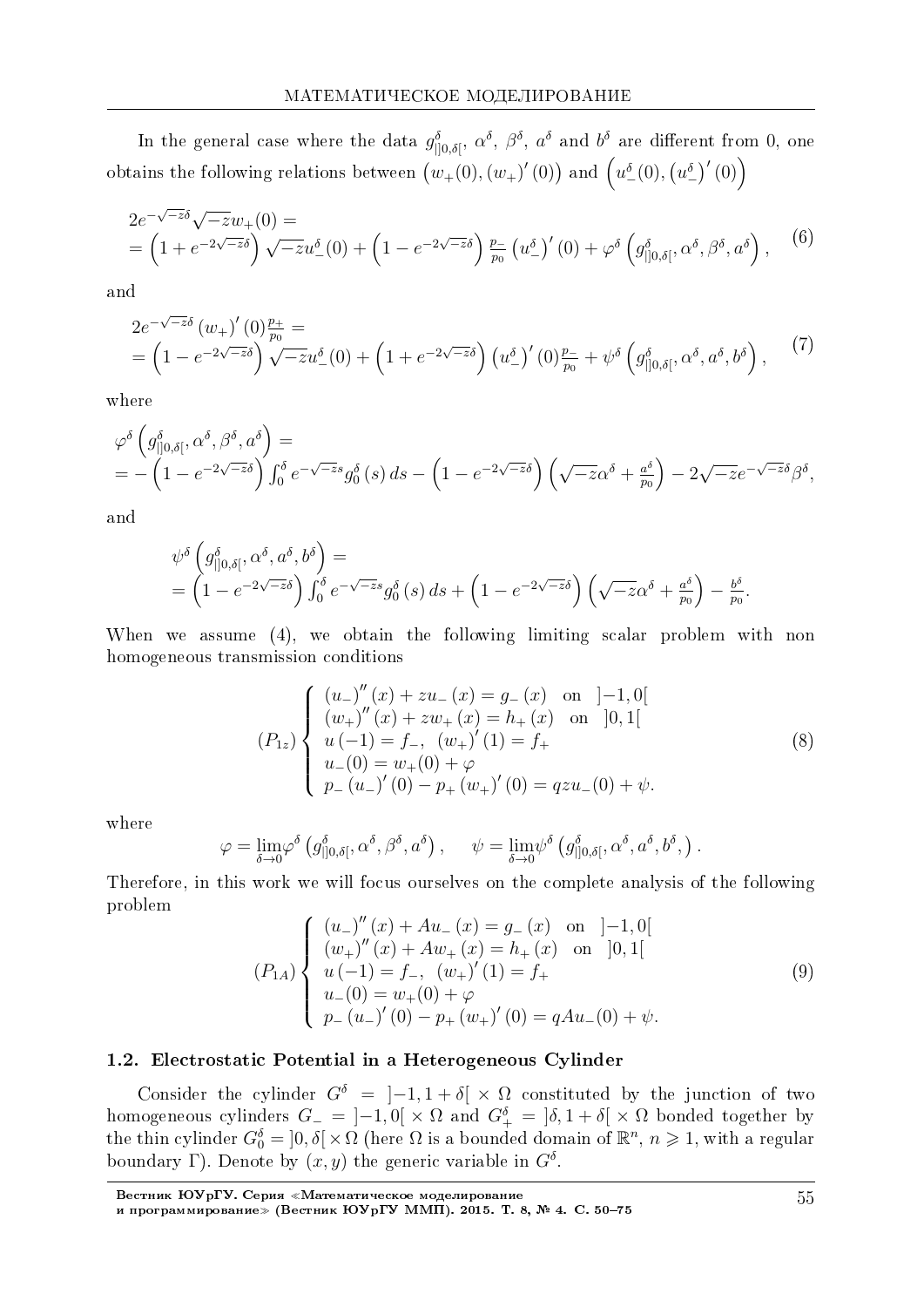The transmission problem

$$
\begin{cases}\n\nabla. (p\nabla u^{\delta}) = pg^{\delta} \text{ in } G^{\delta} \\
u^{\delta} = 0 \text{ on } ]-1, 1 + \delta[ \times \Gamma] \\
u^{\delta} = f_{-} \text{ on } \{-1\} \times \Omega \\
p\frac{\partial u^{\delta}}{\partial x} = f_{+} \text{ on } \{1 + \delta\} \times \Omega,\n\end{cases}
$$
\n(10)

 $\mod$  an electrostatic problem in  $G^\delta$ . The function  $u^\delta$  is the electrostatic potential,  $-\nabla u^\delta$ is the electric field and  $-p\nabla u^\delta$  is the electric induction field. The heterogeneity of the material is translated by the discontinuity of the conductivity coefficient  $p$ :

$$
p = \begin{cases} p_- \text{ in } ]-1,0[ \times \Omega \\ p_0 \text{ in } ]0,\delta[ \times \Omega \\ p_+ \text{ in } ]\delta,1+\delta[ \times \Omega. \end{cases}
$$

where  $p$ <sub>−</sub>,  $p_0$  and  $p_+$  are positive constants. The function *g* is a given electric density,  $f_$ is a fixed surface potential and  $f_+$  a fixed surface induction.

Set

$$
\left\{ \begin{array}{ll} u^\delta_-=u^\delta_{|]-1,0[}, & \qquad g_-=g^\delta_{|]-1,0[},\\ u^\delta_0=u^\delta_{|]0,\delta[}, & \qquad g^\delta_0=g^\delta_{|]0,\delta[},\\ u^\delta_+=u^\delta_{|] \delta,1+\delta[}, & \qquad g^\delta_+=g^\delta_{|] \delta,1+\delta[}; \end{array} \right.
$$

then, the equation

$$
\nabla. (p\nabla u^{\delta}) = pg^{\delta} \text{ in } G^{\delta},
$$

is equivalent to the following equations

$$
\begin{cases}\n\Delta u_{-}^{\delta} = g_{-} \text{ in } ]-1,0[ \times \Omega \\
\Delta u_{0}^{\delta} = g_{0}^{\delta} \text{ in } ]0,\delta[ \times \Omega \\
\Delta u_{+}^{\delta} = g_{+}^{\delta} \text{ in } ]\delta,1+\delta[ \times \Omega,\n\end{cases}
$$
\n(11)

with the transmission conditions

$$
\begin{cases}\n u_{-}^{\delta} = u_{0}^{\delta} \text{ on } \{0\} \times \Omega \\
 u_{0}^{\delta} = u_{+}^{\delta} \text{ on } \{\delta\} \times \Omega \\
 p_{-} \frac{\partial u_{-}^{\delta}}{\partial x} = p_{0} \frac{\partial u_{0}^{\delta}}{\partial x} \text{ on } \{0\} \times \Omega \\
 p_{0} \frac{\partial u_{0}^{\delta}}{\partial x} = p_{+} \frac{\partial u_{+}^{\delta}}{\partial x} \text{ on } \{\delta\} \times \Omega.\n\end{cases}
$$
\n(12)

Let us define the functions  $w_+$ ,  $h_+$  on the fixed domain  $]0,1[\times \Omega$  by setting

$$
w_+(x, y) = u_+^{\delta}(\delta + x, y),
$$
  $h_+(x, y) = g_+^{\delta}(\delta + x, y),$ 

where we have assumed, for simplicity, that they do not depend on *δ*.

The approximations for  $u_0^{\delta}(x,.)$  and  $\frac{\partial u_0^{\delta}}{\partial x}(x,.)$  as  $\delta \to 0$ , give

$$
u_0^{\delta}(\delta, y) \simeq u_0^{\delta}(0, y) + \delta \frac{\partial u_0^{\delta}}{\partial x}(0, y) + \frac{\delta^2}{2} \frac{\partial^2 u_0^{\delta}}{\partial x^2}(0, y) =
$$
  
= 
$$
u_0^{\delta}(0, y) + \delta \frac{\partial u_0^{\delta}}{\partial x}(0, y) - \frac{\delta^2}{2} (\Delta_y u_0^{\delta} + g_0)(0, y),
$$

56 Bulletin of the South Ural State University. Ser. Mathematical Modelling, Programming & Computer Software (Bulletin SUSU MMCS), 2015, vol. 8, no. 4, pp.  $50-75$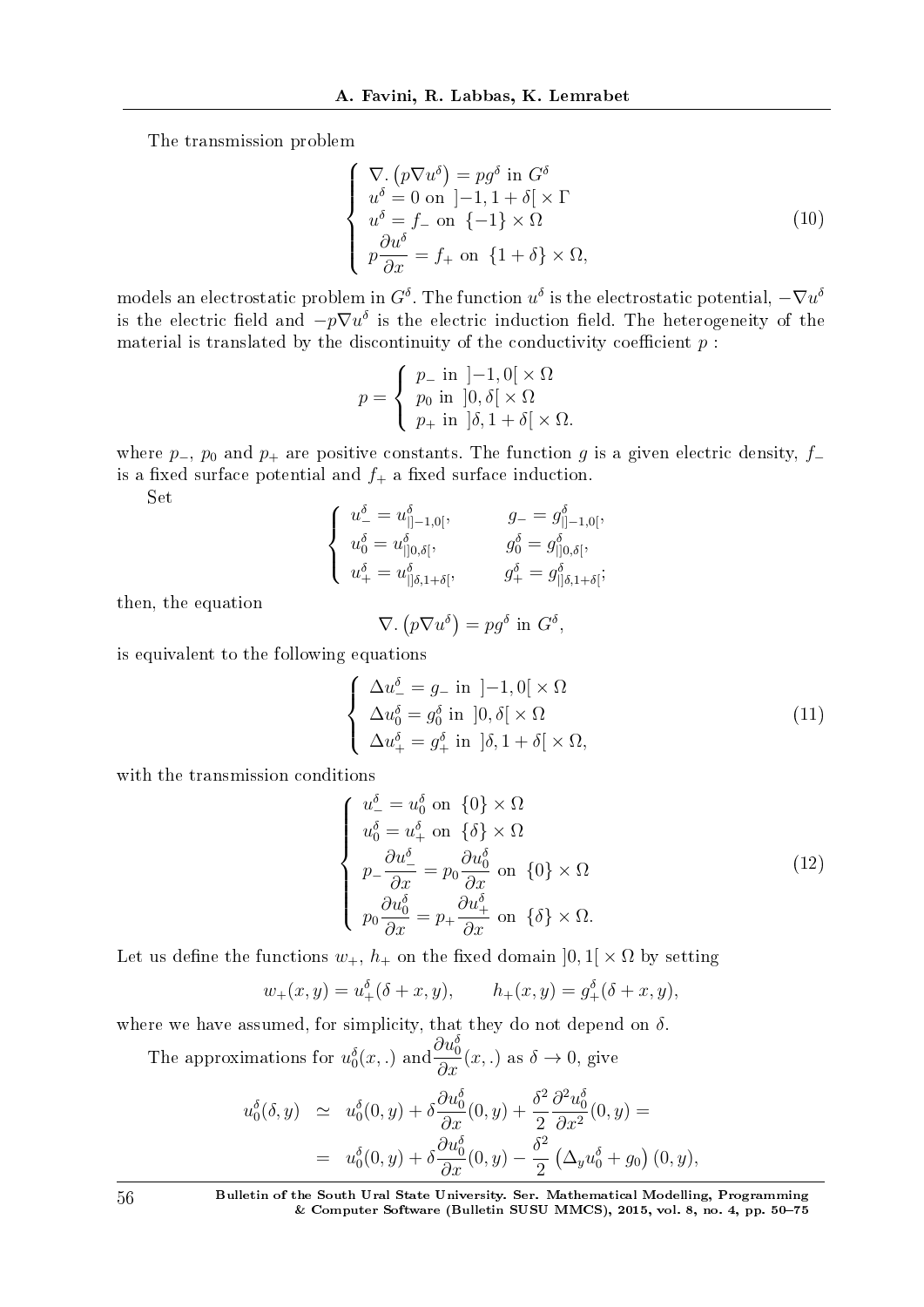$$
\frac{\partial u_0^{\delta}}{\partial x}(\delta, y) \simeq \frac{\partial u_0^{\delta}}{\partial x}(0, y) + \delta \frac{\partial^2 u_0^{\delta}}{\partial x^2}(0, y) = \frac{\partial u_0^{\delta}}{\partial x}(0, y) - \delta \left(\Delta_y u_0^{\delta} - g_0\right)(0, y).
$$

Using these relations with  $(11)$  and  $(12)$ , we get the following problem set on the fixed domain (not depending on *δ*):

$$
(EQS)\begin{cases} \Delta u_{-} = g_{-} \text{ in } ]-1,0[\times \Omega] \\ \Delta w_{+} = h_{+} \text{ in } ]0,1[\times \Omega, \end{cases}
$$
\n(13)

under the boundary conditions

$$
(BC)\begin{cases}u_{-} = 0 \text{ on } ]-1,0[\times \Gamma] \\ w_{+} = 0 \text{ on } ]0,1[\times \Gamma] \\ u_{-} = f_{-} \text{ on } \{-1\} \times \Omega \\ p_{+} \frac{\partial w_{+}}{\partial x} = f_{+} \text{ on } \{1\} \times \Omega, \end{cases}
$$
(14)

and the following transmission conditions (depending on *δ*)

$$
(TC)\begin{cases} w_+ = u_- + \delta \frac{p_-}{p_0} \frac{\partial u_-}{\partial x} - \frac{\delta^2}{2} (\Delta_y u_0 - g_0) \text{ on } \{0\} \times \Omega \\ p_+ \frac{\partial w_+}{\partial x} = p_- \frac{\partial u_-}{\partial x} - \delta p_0 (\Delta_y u_- - g_0) \text{ on } \{0\} \times \Omega, \end{cases}
$$

which model the effect of the thin cylinder  $[0, \delta] \times \Omega$  on the other parts of the cylinder. The thin cylinder  $]0, \delta[ \times \Omega]$  is modelled by the sheet  $\{0\} \times \Omega$  and its effect is modelled through these transmission conditions.

There are two limiting cases of particular interest. The first case is

$$
p_0=\frac{q}{\delta},
$$

(*q* is a positive constant) which is considered in this work assumes that the thin layer is highly conductive; as  $\delta$  goes to 0, we obtain

$$
\begin{cases}\nw_{+} = u_{-} \text{ on } \{0\} \times \Omega \\
p_{+} \frac{\partial w_{+}}{\partial x} = p_{-} \frac{\partial u_{-}}{\partial x} - q \left(\Delta_{y} u_{-} + g_{0}\right) \text{ on } \{0\} \times \Omega,\n\end{cases}
$$
\n(15)

which corresponds to the fact that the potential is continuous through the sheet, but the normal component of the electric induction field has a jump proportional to the potential.

The second case is  $p_0 = q\delta$  and corresponds to the fact that the thin layer is poorly conductive. We get, as  $\delta$  goes to 0:

$$
\begin{cases}\nw_+ = u_- + \frac{1}{q} p_- \frac{\partial u_-}{\partial x} \text{ on } \{0\} \times \Omega, \\
p_+ \frac{\partial w_+}{\partial x} = p_- \frac{\partial u_-}{\partial x} \text{ on } \{0\} \times \Omega,\n\end{cases}
$$

here, the normal component of the electric induction is continuous through the sheet but the potential has a jump proportional to the normal componant of the electric induction field.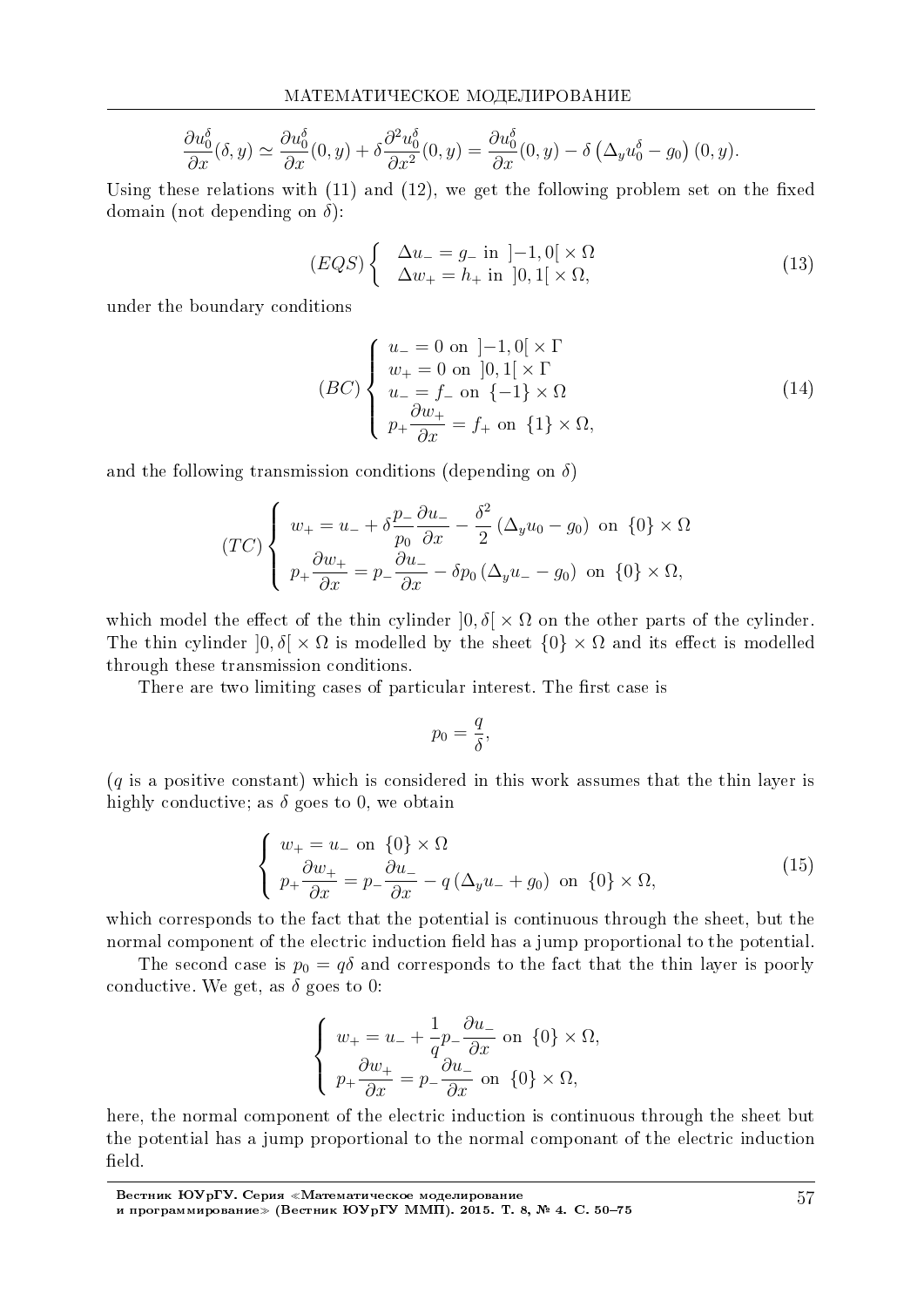Therefore, using the classical operational notations

$$
u_-(x)(y) := u_-(x, y), \quad w_+(x)(y) := w_+(x, y), \dots
$$

the concrete problem  $(13)$ ,  $(14)$ ,  $(15)$  writes exactly in the form  $(9)$  with

 $\psi = qq_0$  and  $\varphi = 0$ 

and

$$
\begin{cases}\nD(A) = \{v \in W^{2,p}(0,1) : v(0) = v(1) = 0\} \\
Av(y) = v''(y)\n\end{cases}
$$

in the case  $E = L^p(0,1)$ , or

$$
\begin{cases}\nD(A) = \{v \in C^2[0,1] : v(0) = v(1) = 0\} \\
Av(y) = v''(y)\n\end{cases}
$$

in the case  $E = C[0, 1]$ .

### 2. Hypotheses and Technical Lemmas

We assume in all this work the following ellipticity hypothesis:

$$
\begin{cases} \text{ for any } \theta \in ]0, \pi[ \rho(A) \supset S_{\pi-\theta} \cup \{0\} \text{ and} \\ \exists C > 0: \forall \lambda \in S_{\pi-\theta} \cup \{0\} \quad ||(\lambda I - A)^{-1}||_{L(X)} \leq \frac{C}{1+|\lambda|}, \end{cases}
$$
(16)

where  $\rho(A)$  denotes the resolvent set of A and

$$
S_{\theta} = \{ z \in \mathbb{C} \setminus \{0\} : \ |\arg z| < \theta \} \,. \tag{17}
$$

This assumption implies that there exist a ball  $B(0, r_0)$ ,  $r_0 > 0$ , such that

$$
\varrho(A) \supset \overline{B(0, r_0)},\tag{18}
$$

and the estimate in (16) is still true in  $S_{\pi-\theta} \cup \overline{B(0,r_0)}$ .

It is well known that the above assumption implies that the square root  $\sqrt{-A}$  is well defined and  $B = -\sqrt{-A}$  generates an analytic semigroup

$$
\left(e^{B\xi}\right)_{\xi>0},\tag{19}
$$

which is not necessarily continuous at 0.

Let us recall the following important properties of *B* proved in [7].

Lemma 1. Let  $\phi \in E$  and  $\chi \in C^{\eta}([0,T];E)$  with  $T > 0$ . Then

1. 
$$
e^{B\xi}\phi \to \phi
$$
 as  $\xi \to 0^+$  iff  $\phi \in \overline{D(B)} = \overline{D(A)}$ , (see [7, p. 20, Proposition 1.2]),

2.  $\xi \mapsto e^{B\xi} \phi \in C^{\eta}([0, T], E)$  iff  $\phi \in D_B(\eta; +\infty) = D_A(\eta/2; +\infty)$ , (see [7, p. 29, Proposition 1.12]),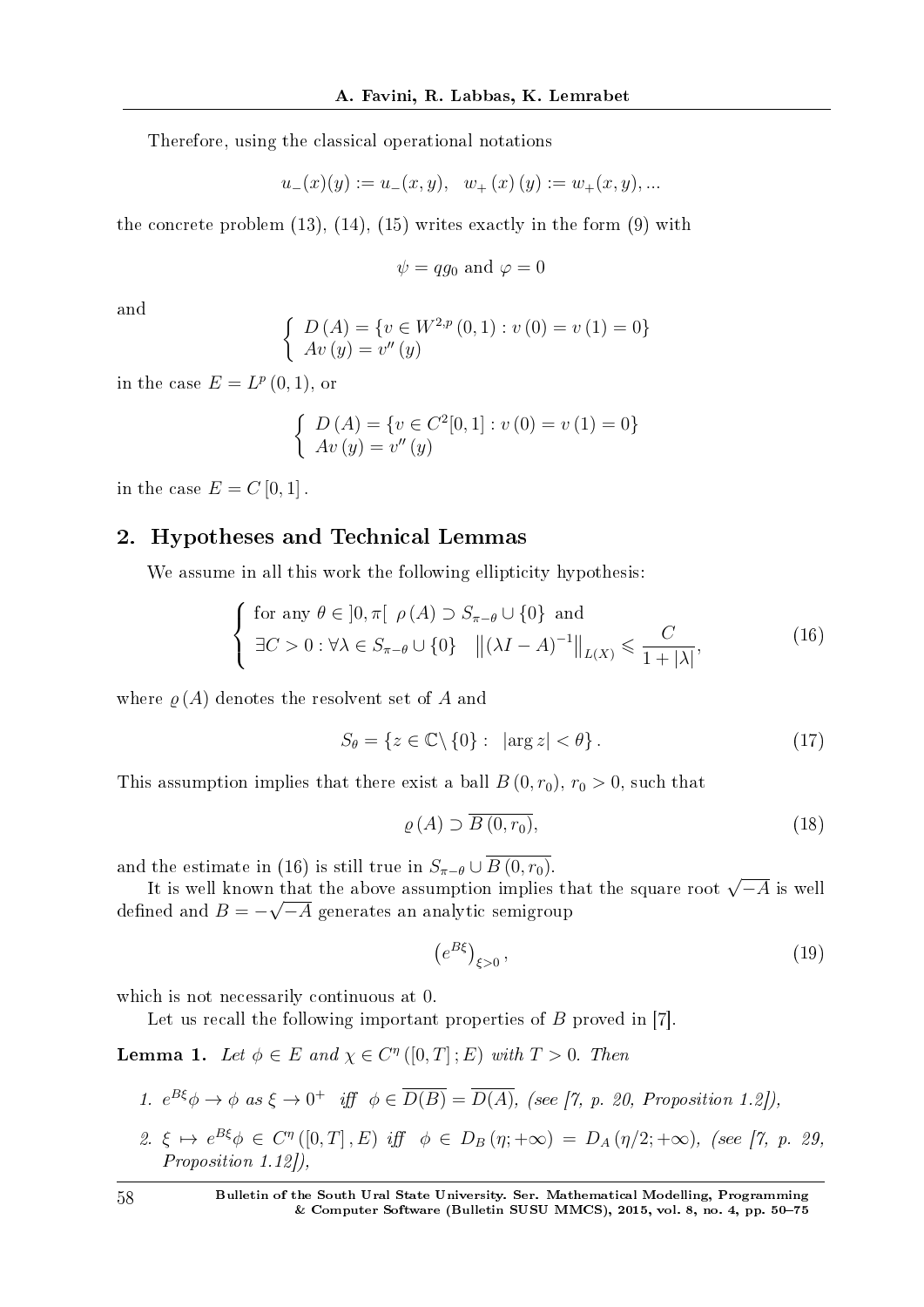3. 
$$
\xi \mapsto \int_{0}^{\xi} Be^{(\xi-t)B} [\chi(t) - \chi(\xi)] dt \in C^{\eta} ([0, T], E) \cap B (0, T; D_B (\eta; +\infty)),
$$
 (see [7, p. 53, Theorem 4.5]).

Let  $\theta \in ]0, \pi/2[$  and set

$$
S(r_0, \theta) = \{ z \in \mathbb{C} \setminus \{0\} : |z| \geq r_0 \sin \theta \text{ and } |\arg z| < \theta \}.
$$

Note that for all  $w \in S(r_0, \theta)$ , one clearly has

$$
Re w \ge r_0 \sin \theta. \tag{20}
$$

We will also use the following result proved in [6, p. 1880, Proposition 4.10].

**Lemma 2.** For any  $w \in S(r_0, \theta)$ , one has

1. 
$$
|\arg(1-e^{-w}) - \arg(1+e^{-w})| < \theta
$$
,

2. 
$$
|1 + e^{-w}| \ge C_{\theta} = 1 - e^{-\frac{\pi}{2\tan\theta}} > 0
$$

$$
3. \ \left| 1 - e^{-w} \right| \ge \frac{\text{Re } w}{1 + \text{Re } w} \ge \frac{r_0 \sin \theta}{1 + r_0 \sin \theta} = c_1.
$$

Now, consider the following space

$$
H^{\infty}(S(r_0,\theta)) = \{f : f \text{ is an holomorphic and bounded function on } S(r_0,\theta)\}
$$

then, under our assumptions on A, if  $f \in H^{\infty}(S(r_0, \theta))$  is such that  $1/f \in H^{\infty}(S(r_0, \theta))$ and  $(1/f)(-B) \in \mathcal{L}(X)$ , then  $f(-B)$  is invertible with a bounded inverse and

$$
[f(-B)]^{-1} = (1/f)(-B),
$$

see, for instance  $[8]$  or  $[9, p. 45,$  Remark 2.5.1.

On the other hand we recall that operator  $I - e^{2B}$  and  $I + e^{2B}$  are boundedly invertible; see for instance [10, p. 60, Proposition  $2.3.6$ ].

Let us now apply this result to the following operator

$$
\Delta_* = I - \frac{p_-}{q} B^{-1} (I - e^{2B})^{-1} (I + e^{2B}) - \frac{p_+}{q} B^{-1} (I + e^{2B})^{-1} (I - e^{2B}).
$$

**Lemma 3.** The operator  $\Delta_* : E \to E$  is boundedly invertible.

*Proof.* Let  $0 < \theta < \pi/2$ . Consider the function f

$$
f(w) = 1 + \frac{p_1}{qw} \frac{1 + e^{-2w}}{1 - e^{-2w}} + \frac{p_1}{qw} \frac{1 - e^{-2w}}{1 + e^{-2w}}.
$$

It is clear that f and  $1/f$  are well defined and holomorphic on  $S(r_0, \theta)$  in virtue of the above Lemma. The function f is clearly bounded on  $S(r_0, \theta)$ . Moreover there exists  $C > 0$ such that for all  $w \in S(r_0, \theta)$  one has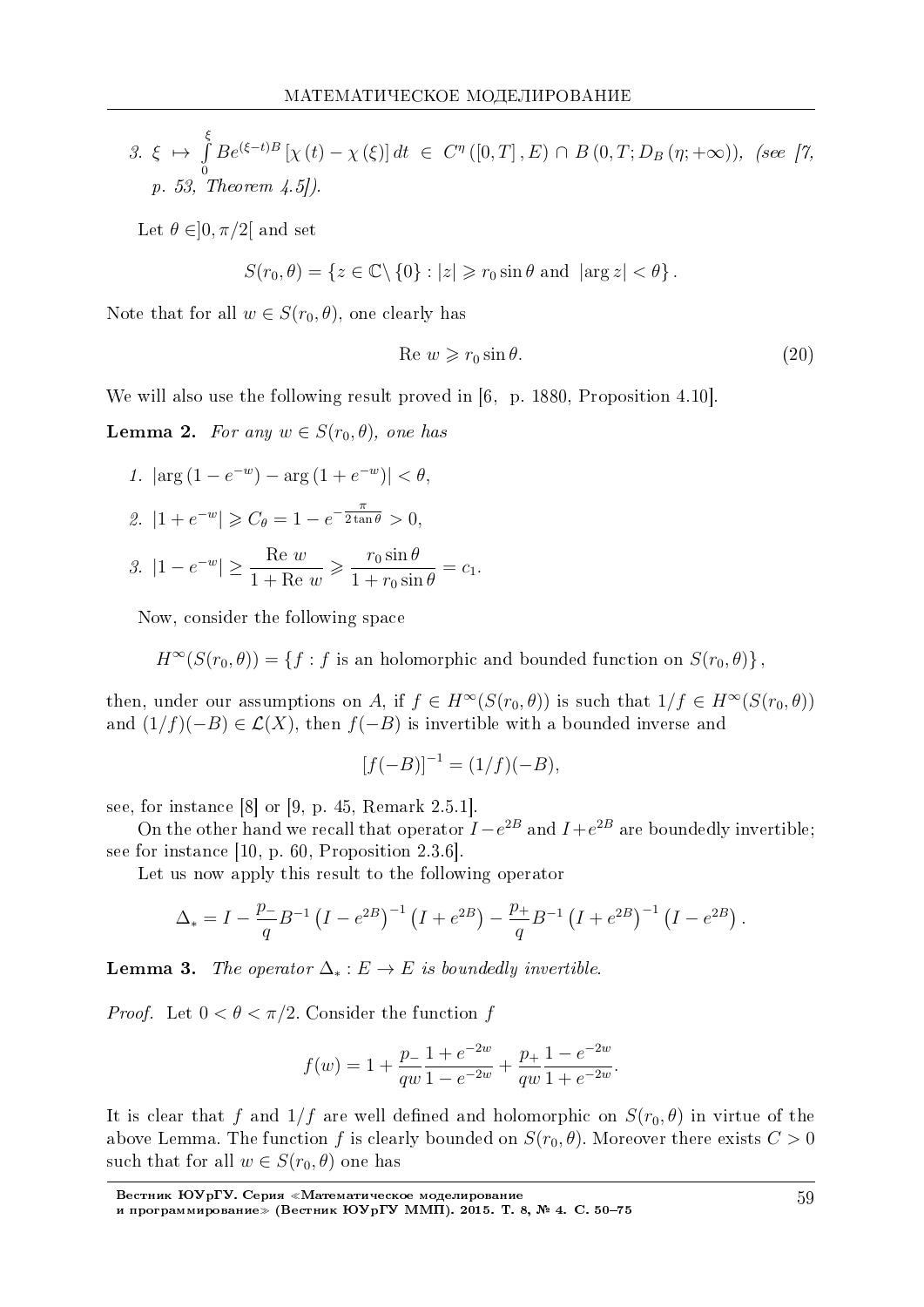$$
\left|\frac{p_-}{qw}\frac{1+e^{-2w}}{1-e^{-2w}}+\frac{p_+}{qw}\frac{1-e^{-2w}}{1+e^{-2w}}\right|\leq \frac{C}{|w|}.
$$

Therefore one can find  $x_{\theta} > 0$  such that

$$
\left|\frac{p_-}{qw}\frac{1+e^{-2w}}{1-e^{-2w}}+\frac{p_+}{qw}\frac{1-e^{-2w}}{1+e^{-2w}}\right|\leq \frac{1}{2}
$$

for  $w \in S(r_0, \theta)$  with Re  $w \geq x_\theta$ ; consequently

$$
|f(w)| = \left| 1 + \frac{p_1}{qw} \frac{1 + e^{-2w}}{1 - e^{-2w}} + \frac{p_1}{qw} \frac{1 - e^{-2w}}{1 + e^{-2w}} \right|
$$
  
\n
$$
\geq 1 - \left| \frac{p_1}{qw} \frac{1 + e^{-2w}}{1 - e^{-2w}} + \frac{p_1}{qw} \frac{1 - e^{-2w}}{1 + e^{-2w}} \right|
$$
  
\n
$$
\geq 1/2
$$
\n(21)

for  $w \in S(r_0, \theta)$  with  $Rew \geq x_{\theta}$ .

In the compact sector

$$
K_{x_{\theta}} = \{ w \in \mathbb{C} \setminus \{0\} : r_0 \sin \theta \leqslant \text{Re } w \leqslant x_{\theta} \text{ and } |\arg(w)| \leqslant \theta \},
$$

there is at most a finite number of roots of  $f(w)$  (not belonging to  $[0, x_{\theta}]$ ), (see [11, the remark on Proposition 4.1, p. 41]); so there exists  $\theta^* \in ]0, \theta]$  such that  $f(w)$  does not vanish on

$$
\Sigma_{r_0,\theta^*} := \{ w \in \mathbb{C} \setminus \{0\} : r_0 \sin \theta \leqslant \text{Re } w \leqslant x_\theta \text{ and } |\arg(w)| \leqslant \theta^* \}.
$$
 (22)

 $\Box$ 

From (21), we conclude that  $f(w)$  does not vanish on  $S(r_0, \theta^*)$ . Hence  $f \in H^\infty(S(r_0, \theta^*))$ ,  $1/f \in H^{\infty}(S(r_0, \theta^*))$  and consequently  $(1/f)(-B) \in \mathcal{L}(X)$  and

$$
\Delta_{*} = f(-B) = I - \frac{p}{q} B^{-1} (I - e^{2B})^{-1} (I + e^{2B}) - \frac{p}{q} B^{-1} (I + e^{2B})^{-1} (I - e^{2B})
$$

is boundedly invertible.

# 3. Representation of the Solution of  $(P_{1A})$

It is well known that, the solution of the second order following equation

$$
u''(x) - B^2u(x) = g(x), \ x \in ]a, b[
$$

in *E,* writes

$$
u(x) = e^{(x-a)B}\alpha + e^{(b-x)B}\beta + v(g)(x)
$$

with  $\alpha, \beta \in E$  and

$$
v(g)(x) = \frac{1}{2} \int_{a}^{x} e^{(x-t)B} B^{-1} g(t) dt + \frac{1}{2} \int_{x}^{b} e^{(t-x)B} B^{-1} g(t) dt.
$$

60 Bulletin of the South Ural State University. Ser. Mathematical Modelling, Programming & Computer Software (Bulletin SUSU MMCS), 2015, vol. 8, no. 4, pp. 5075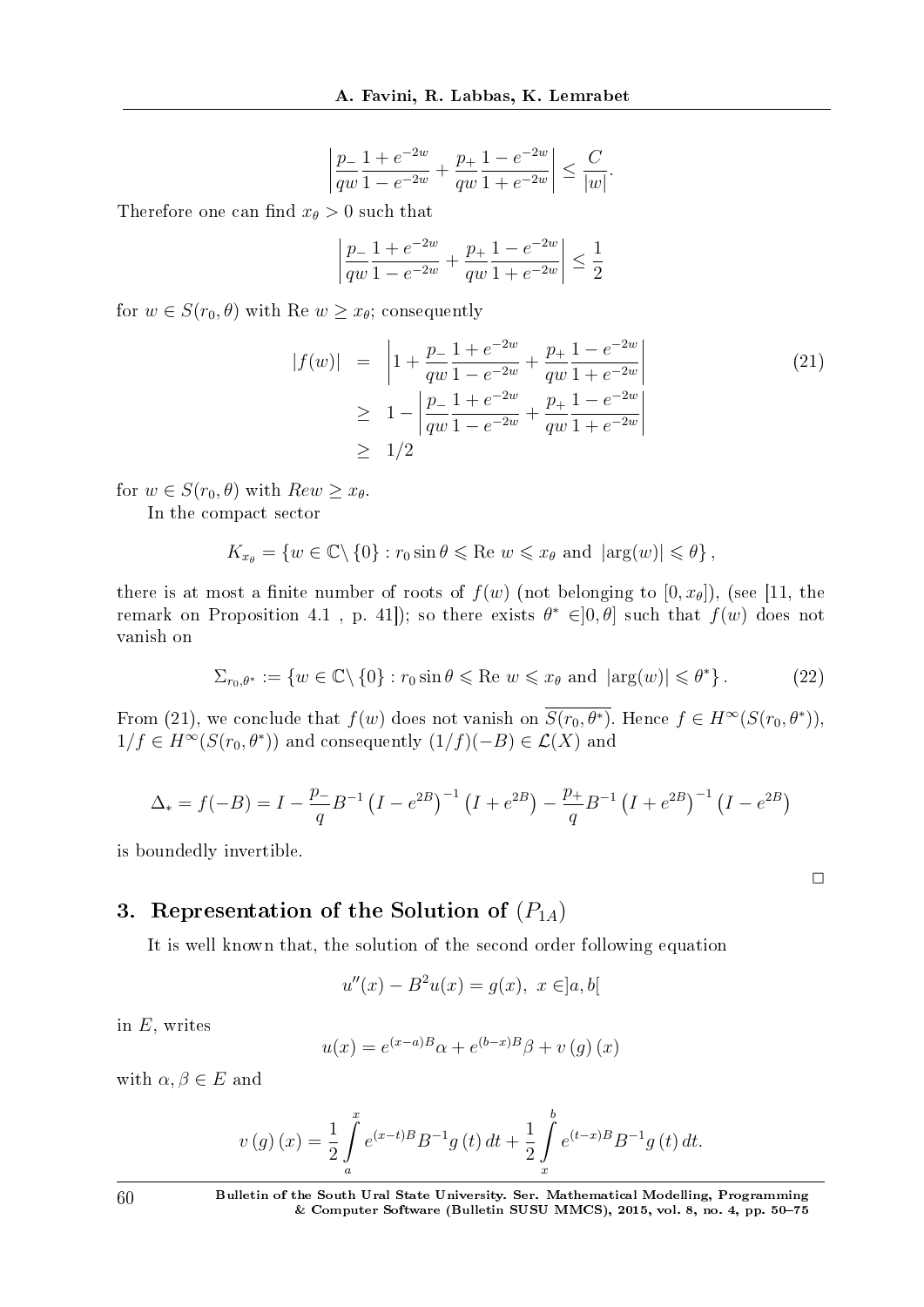Therefore

$$
u_{-}(x) = e^{-xB}\alpha_{-} + e^{(1+x)B}\beta_{-} + v(g_{-})(x), \quad x \in ]-1,0[
$$
  

$$
w_{+}(x) = e^{xB}\alpha_{+} + e^{(1-x)B}\beta_{+} + v(h_{+})(x), \quad x \in ]0,1[
$$

with  $\alpha_-, \beta_-, \alpha_+, \beta_+ \in E$  and

$$
v(g_{-})(x) = \frac{1}{2} \int_{-1}^{x} e^{(x-t)B} B^{-1}g_{-}(t) dt + \frac{1}{2} \int_{x}^{0} e^{(t-x)B} B^{-1}g_{-}(t) dt,
$$
  

$$
v(h_{+})(x) = \frac{1}{2} \int_{0}^{x} e^{(x-t)B} B^{-1}h_{+}(t) dt + \frac{1}{2} \int_{x}^{1} e^{(t-x)B} B^{-1}h_{+}(t) dt.
$$

The boundary conditions

$$
\begin{cases}\nu_-(-1) = e^B \alpha_- + \beta_- + v(g_-) (-1) = f_- \\
w'_+ (1) = Be^{B} \alpha_+ - B \beta_+ + v'(h_+) (1) = f_+,\n\end{cases}
$$

give

$$
\begin{cases}\n\beta_{-} = -e^{B}\alpha_{-} - v(g_{-})\left(-1\right) + f_{-} \\
\beta_{+} = e^{B}\alpha_{+} + B^{-1}v'\left(h_{+}\right)\left(1\right) - B^{-1}f_{+};\n\end{cases}
$$
\n(23)

and the transmission conditions

$$
\begin{cases}\n u_{-}(0) = w_{+}(0) + \varphi \\
 p_{-}(u_{-})'(0) - p_{+}(w_{+})'(0) = qAu_{-}(0) + \psi,\n\end{cases}
$$

give

$$
\begin{cases}\n\alpha_{-} + e^{B}\beta_{-} - \alpha_{+} - e^{B}\beta_{+} \\
= \varphi - v(g_{-})\left(0\right) + v(h_{+})\left(0\right) \\
p_{-}\left(-\alpha_{-} + e^{B}\beta_{-}\right) - p_{+}\left(\alpha_{+} - e^{B}\beta_{+}\right) + qB\left(\alpha_{-} + e^{B}\beta_{-}\right) \\
= -p_{-}B^{-1}v'(g_{-})\left(0\right) + p_{+}B^{-1}v'(h_{+})\left(0\right) - qBv(g_{-})\left(0\right) + B^{-1}\psi.\n\end{cases}
$$

Using (23), one obtains the system

$$
\begin{cases}\n(I - e^{2B}) \alpha_{-} - (I + e^{2B}) \alpha_{+} = F_* \\
[-p_{-} (I + e^{2B}) + qB (I - e^{2B})] \alpha_{-} - p_{+} (I - e^{2B}) \alpha_{+} = G_*,\n\end{cases}
$$
\n(24)

where

$$
\begin{cases}\nF_* = \varphi - e^B f_- - e^B B^{-1} f_+ + e^B v(g_-) (-1) \\
-v(g_-) (0) + e^B B^{-1} v'(h_+) (1) + v(h_+) (0) \\
G_* = B^{-1} \psi - (p_- + qB) e^B f_- + p_+ e^B B^{-1} f_+ \\
+(p_- + qB) e^B v(g_-) (-1) - p_+ e^B B^{-1} v'(h_+) (1) \\
-p_- B^{-1} v'(g_-) (0) + p_+ B^{-1} v'(h_+) (0) - q B v(g_-) (0).\n\end{cases}
$$
\n(25)

The abstract determinant of this system (acting on  $D(B)$ ) is

$$
\Delta(B) =
$$
\n
$$
= p_{+} (I - e^{2B}) (I - e^{2B}) - (I + e^{2B}) [-p_{-} (I + e^{2B}) + qB (I - e^{2B})] =
$$
\n
$$
= p_{+} (I - e^{2B})^{2} + p_{-} (I + e^{2B})^{2} - qB (I - e^{2B}) (I + e^{2B}).
$$
\n(26)

Вестник ЮУрГУ. Серия «Математическое моделирование и программирование≫ (Вестник ЮУрГУ ММП). 2015. Т. 8, № 4. C. 50–75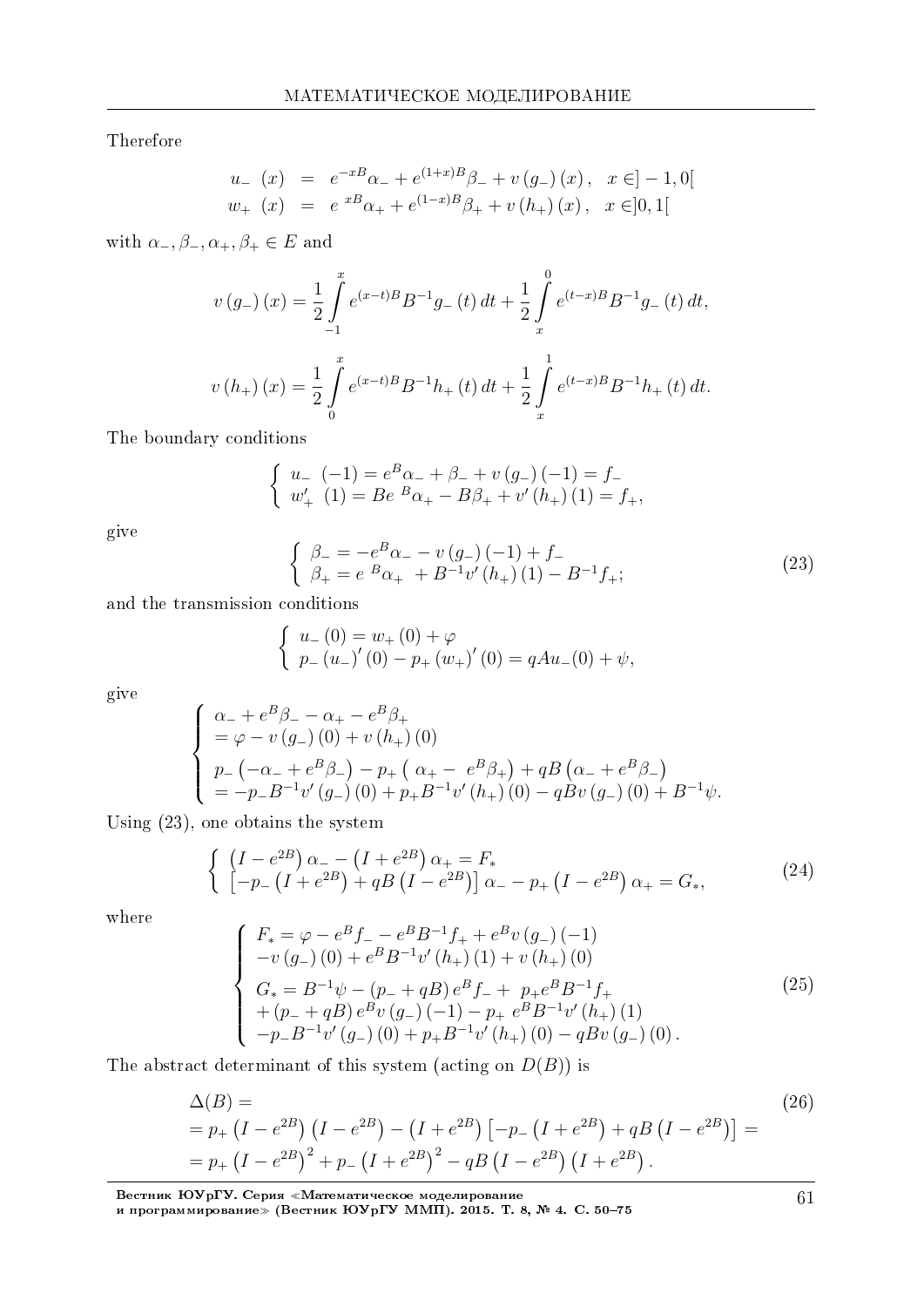One has

 $\Delta(B): D(B) \to E$ 

with

$$
-\Delta(B) = -p_{+} (I - e^{2B})^{2} - p_{-} (I + e^{2B})^{2} + qB (I - e^{2B}) (I + e^{2B})
$$
  
=  $qB (I - e^{2B}) (I + e^{2B})$ 

$$
\[I - \frac{p}{q}B^{-1}(I - e^{2B})^{-1}(I + e^{2B}) - \frac{p}{q}B^{-1}(I + e^{2B})^{-1}(I - e^{2B})\]
$$
  
 := qB(I - e^{2B})(I + e^{2B})\Delta\_\*,

which is boundedly invertible by Lemma 4. It follows that

$$
\alpha_{-} = [\Delta(B)]^{-1} \left[ p_{+} \left( I - e^{2B} \right) F_{*} - \left( I + e^{2B} \right) G_{*} \right], \tag{27}
$$

$$
\alpha_{+} = [\Delta(B)]^{-1} \left[ \left( -p_{-} \left( I + e^{2B} \right) + qB \left( I - e^{2B} \right) \right) F_{*} - \left( I - e^{2B} \right) G_{*} \right],\tag{28}
$$

and then

$$
\beta_{-} = -e^{B} \left[ \Delta(B) \right]^{-1} \left[ p_{+} \left( I - e^{2B} \right) F_{*} - \left( I + e^{2B} \right) G_{*} \right] - v \left( g_{-} \right) \left( -1 \right) + f_{-}, \tag{29}
$$

$$
\beta_{+} = e^{B} [\Delta(B)]^{-1} [(-p_{-}(I + e^{2B}) + qB (I - e^{2B})) F_{*} - (I - e^{2B}) G_{*}] + B^{-1} v'(h_{+}) (1) - B^{-1} f_{+}.
$$
\n(30)

Therefore, the functions

$$
\begin{cases}\n u_{-}(x) = e^{-xB}\alpha_{-} + e^{(1+x)B}\beta_{-} + v(g_{-})(x), & x \in ]-1,0[ \\
 w_{+}(x) = e^{xB}\alpha_{+} + e^{(1-x)B}\beta_{+} + v(h_{+})(x), & x \in ]0,1[ \n\end{cases}
$$

with

$$
v(g_{-})(x) = \frac{1}{2} \int_{-1}^{x} e^{(x-t)B} B^{-1} g_{-}(t) dt + \frac{1}{2} \int_{x}^{0} e^{(t-x)B} B^{-1} g_{-}(t) dt
$$

and

$$
v(h_{+}) (x) = \frac{1}{2} \int_{0}^{x} e^{(x-t)B} B^{-1} h_{+}(t) dt + \frac{1}{2} \int_{x}^{1} e^{(t-x)B} B^{-1} h_{+}(t) dt
$$

are completely determined.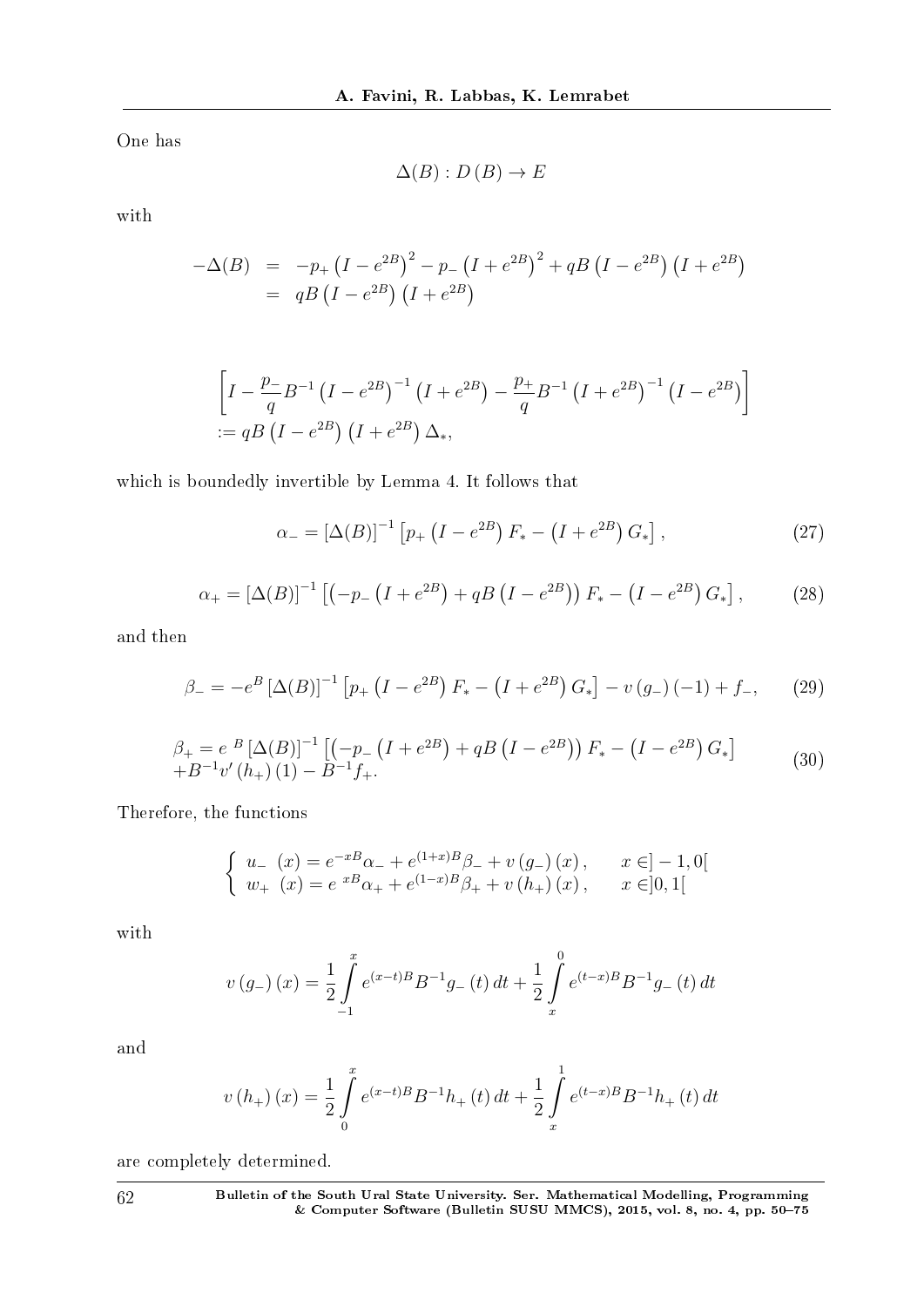# 4. Analysis of *v* (*g−*) and *v* (*h*+) and Their Derivatives

4.1. Analysis of *v* (*g−*) on (*−*1*,* 0)

One has

$$
v(g_{-})(x)
$$
\n
$$
= \frac{1}{2} \int_{-1}^{x} e^{(x-t)B} B^{-1} [g_{-}(t) - g_{-}(x)] dt + \frac{1}{2} \int_{x}^{0} e^{(t-x)B} B^{-1} [g_{-}(t) - g_{-}(x)] dt
$$
\n
$$
+ \frac{1}{2} \int_{-1}^{x} e^{(x-t)B} B^{-1} g_{-}(x) dt + \frac{1}{2} \int_{x}^{0} e^{(t-x)B} B^{-1} g_{-}(x) dt
$$
\n
$$
= \frac{1}{2} \int_{-1}^{x} e^{(x-t)B} B^{-1} [g_{-}(t) - g_{-}(x)] dt + \frac{1}{2} \int_{x}^{0} e^{(t-x)B} B^{-1} [g_{-}(t) - g_{-}(x)] dt
$$
\n
$$
+ \frac{1}{2} e^{(x+1)B} B^{-2} g_{-}(x) + \frac{1}{2} e^{-xB} B^{-2} g_{-}(x) - B^{-2} g_{-}(x),
$$

and

$$
v(g_{-})(x)
$$
\n
$$
= \frac{1}{2} \int_{-1}^{x} e^{(x-t)B} B^{-1} [g_{-}(t) - g_{-}(x)] dt + \frac{1}{2} \int_{x}^{0} e^{(t-x)B} B^{-1} [g_{-}(t) - g_{-}(x)] dt
$$
\n
$$
+ \frac{1}{2} e^{(x+1)B} B^{-2} [g_{-}(x) - g_{-}(-1)] + \frac{1}{2} e^{-xB} B^{-2} [g_{-}(x) - g_{-}(0)] - B^{-2} g_{-}(x)
$$
\n
$$
+ \frac{1}{2} e^{(x+1)B} B^{-2} g_{-}(-1) + \frac{1}{2} e^{-xB} B^{-2} g_{-}(0) = v_{R}(g_{-})(x) + v_{S,-1}(g_{-})(x) + v_{S,0}(g_{-})(x),
$$
\n
$$
= 0.
$$

where

$$
v_{S,-1}(g_{-})(x) = \frac{1}{2}e^{(x+1)B}B^{-2}g_{-}(-1); \quad v_{S,0}(g_{-})(x) = \frac{1}{2}e^{-xB}B^{-2}g_{-}(0).
$$

Due to Lemma 1,  $v_R(g_+)$  has the following maximal regularity properties

$$
\begin{cases} v_R(g_-) \in C([-1,0]; D (B^2)) \\ B^2 v_R(g_-) \in C^{\eta}([-1,0]; E), \end{cases}
$$

while for  $v_{S,-1}(g_{-})$  and  $v_{S,0}(g_{-})(x)$  we only have

$$
\begin{cases}\nv_{S,-1}(g_-) \in C([-1,0]; D(B^2)); & B^2 v_{S,-1}(g_-) \in C^{\eta}([-1,0]; E) \\
v_{S,0}(g_-) \in C([-1,0[; D(B^2)); & B^2 v_{S,0}(g_-) \in C^{\eta}([-1,0[; E)].\n\end{cases}
$$

The behaviour of  $B^2v_{S,-1}(g_-)(x)$  in the neighbourhood of  $-1$  is that of

$$
\frac{1}{2}e^{(x+1)B}g_{-}(-1)\,,\tag{31}
$$

and the behaviour of  $B^2 v_{S,0} (g_{-}) (x)$  in the neighbourhood of 0 is that of

$$
\frac{1}{2}e^{(x+1)B}g_{-}(0). \tag{32}
$$

Вестник ЮУрГУ. Серия «Математическое моделирование и программирование≫ (Вестник ЮУрГУ ММП). 2015. Т. 8, № 4. C. 50–75 63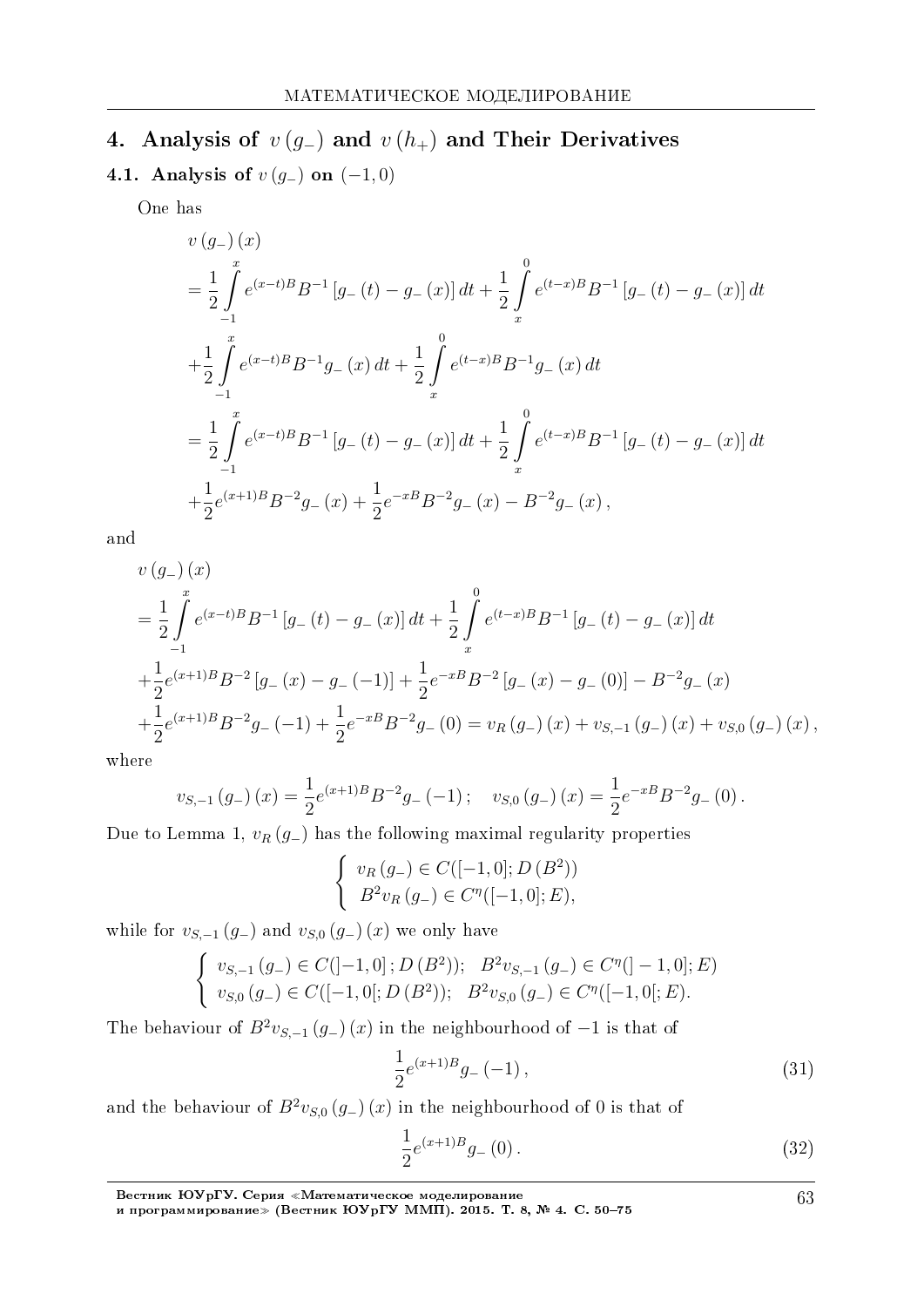### 4.2. Analysis of  $v(h_{+})$  on  $(0, 1)$

Recall that

$$
v(h_{+}) (x) = \frac{1}{2} \int_{0}^{x} e^{(x-t)B} B^{-1}h_{+}(t) dt + \frac{1}{2} \int_{x}^{1} e^{(t-x)B} B^{-1}h_{+}(t) dt,
$$

which can be written as

$$
v(h_{+})(x)
$$
\n
$$
= \frac{1}{2} \int_{0}^{x} e^{(x-t)B} B^{-1} [h_{+}(t) - h_{+}(x)] dt + \frac{1}{2} \int_{x}^{1} e^{(t-x)B} B^{-1} [h_{+}(t) - h_{+}(x)] dt
$$
\n
$$
+ \frac{1}{2} e^{xB} B^{-2} h_{+}(x) + \frac{1}{2} e^{(1-x)B} B^{-2} h_{+}(x) - B^{-2} h_{+}(x)
$$
\n
$$
= \frac{1}{2} \int_{0}^{x} e^{(x-t)B} B^{-1} [h_{+}(t) - h_{+}(x)] dt + \frac{1}{2} \int_{x}^{1} e^{(t-x)B} B^{-1} [h_{+}(t) - h_{+}(x)] dt
$$
\n
$$
-B^{-2} h_{+}(x) + \frac{1}{2} e^{xB} B^{-2} [h_{+}(x) - h_{+}(0)] + \frac{1}{2} e^{(1-x)B} B^{-2} [h_{+}(x) - h_{+}(1)]
$$
\n
$$
+ \frac{1}{2} e^{xB} B^{-2} h_{+}(0) + \frac{1}{2} e^{(1-x)B} B^{-2} h_{+}(1) = v_{R}(h_{+})(x) + v_{S,0}(h_{+})(x) + v_{S,1}(h_{+})(x)
$$

with

$$
v_{S,0}(h_{+}) (x) = \frac{1}{2} e^{xB} B^{-2} h_{+}(0), \qquad v_{S,1}(h_{+}) (x) = \frac{1}{2} e^{(1-x)B} B^{-2} h_{+}(1). \tag{33}
$$

Due to Lemma 1,  $v_{R,0}$  ( $h_{+}$ ) has the following maximal regularity properties

$$
\begin{cases} v_R(h_+) \in C([0,1]; D (B^2)) \\ B^2 v_R(h_+) \in C^{\eta}([0,1]; E), \end{cases}
$$

while for  $v_{S,0}$   $(h_+)$  and  $v_{S,1}$   $(h_+)$  we only have

$$
\begin{cases}\nv_{S,0}(h_+) \in C([0,1]; D (B^2)); & B^2 v_{S,0}(h_+) \in C^{\eta}([0,1]; E) \\
v_{S,1}(h_+) \in C([0,1]; D (B^2)); & B^2 v_{S,1}(h_+) \in C^{\eta}([0,1]; E).\n\end{cases}
$$

**Remark 2.** We have in view the study of the regularity of  $u_-\text{ on } [-1,0]$  and  $w_+\text{ on } [0,1]$ . Since

$$
u_{-}(x) = e^{-xB}\alpha_{-} + e^{(1+x)B}\beta_{-} + v(g_{-})(x), \quad x \in ]-1,0[
$$
  

$$
w_{+}(x) = e^{xB}\alpha_{+} + e^{(1-x)B}\beta_{+} + v(h_{+})(x), \quad x \in ]0,1[
$$

the singular parts  $v_{S,-1}(g_{-}), v_{S,0}(g_{-}), v_{S,0}(h_{+})$  and  $v_{S,1}(h_{+})$  must be associated with the other singular parts of *u*<sub>−</sub> and *w*<sub>+</sub> to find necessary and sufficient conditions on the data  $\varphi, \psi, f_-, f_+, g_-\text{ and } h_+ \text{ in order to get optimal regularity for } u_-\text{ on } [-1, 0] \text{ and } w_+\text{ on } [0, 1].$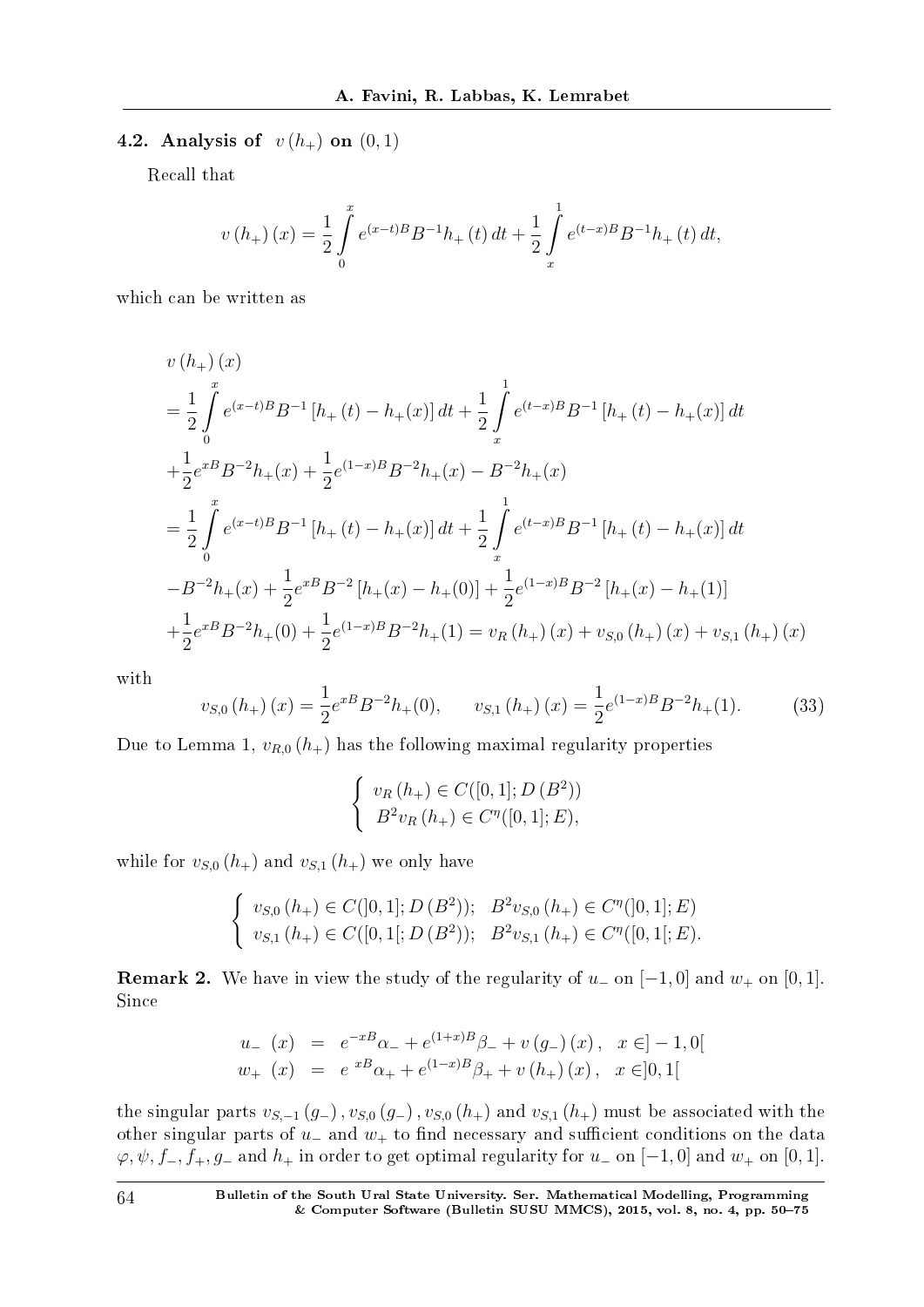#### 4.3. Analysis of the Derivatives

In order to study the regularity of the solution of our problem, we also need to analyze the behaviour of the derivative of  $v(g_{-})$  and  $v(h_{+})$ . We have, for all  $x \in [-1,0]$ 

$$
v'(g_{-})(x) = \frac{1}{2} \int_{-1}^{x} e^{(x-t)B} g_{-}(t) dt - \frac{1}{2} \int_{x}^{0} e^{(t-x)B} g_{-}(t) dt + \frac{1}{2} B^{-1} g_{-}(x) - \frac{1}{2} B^{-1} g_{-}(x)
$$
  

$$
= \frac{1}{2} \int_{-1}^{x} e^{(x-t)B} g_{-}(t) dt - \frac{1}{2} \int_{x}^{0} e^{(t-x)B} g_{-}(t) dt,
$$

then

$$
v'(g_{-})(0) = \frac{1}{2} \int_{-1}^{0} e^{-tB} g_{-}(t) dt = \frac{1}{2} \int_{-1}^{0} e^{-tB} [g_{-}(t) - g_{-}(0)] dt + \frac{1}{2} \int_{-1}^{0} e^{-tB} g_{-}(0) dt
$$
  

$$
= \frac{1}{2} B^{-1} g_{-}(0) + \frac{1}{2} \int_{-1}^{0} e^{-tB} [g_{-}(t) - g_{-}(0)] dt = \frac{1}{2} B^{-1} g_{-}(0) + R_{*}(g_{-})(0).
$$

Similarly, for all  $x \in ]0,1[$ , one has

$$
v'(h_{+}) (x) = \frac{1}{2} \int_{0}^{x} e^{(x-t)B} h_{+}(t) dt - \frac{1}{2} \int_{x}^{1} e^{(t-x)B} h_{+}(t) dt,
$$

then

$$
v'(h_{+}) (0) = -\frac{1}{2} \int_{0}^{1} e^{tB} h_{+}(t) dt = \frac{1}{2} B^{-1} h_{+}(0) - \frac{1}{2} \int_{0}^{1} e^{tB} [h_{+}(t) - h_{+}(0)] dt
$$
  

$$
= \frac{1}{2} B^{-1} h_{+}(0) + S_{*}(h_{+}) (0),
$$

and

$$
v'(h_{+}) (1) = \frac{1}{2} B^{-1} h_{+} (1) + \frac{1}{2} \int_{0}^{1} e^{(1-t)B} \left[ h_{+} (t) - h_{+} (1) \right] dt
$$
  

$$
= \frac{1}{2} B^{-1} h_{+} (1) + S_{*} (h_{+}) (1).
$$
 (34)

# 5. Study of the Regularity of the Solution of Problem (*P*1*A*)

#### 5.1. Necessary Conditions on the Transmission Data

Assume that *u<sup>−</sup>* and *w*<sup>+</sup> are strict solutions, that is

$$
u_{-} \in C([-1,0]; D(A)) \cap C^{2}([-1,0]; E)
$$
 and  $w_{+} \in C([0,1]; D(A)) \cap C^{2}([0,1]; E)$ ,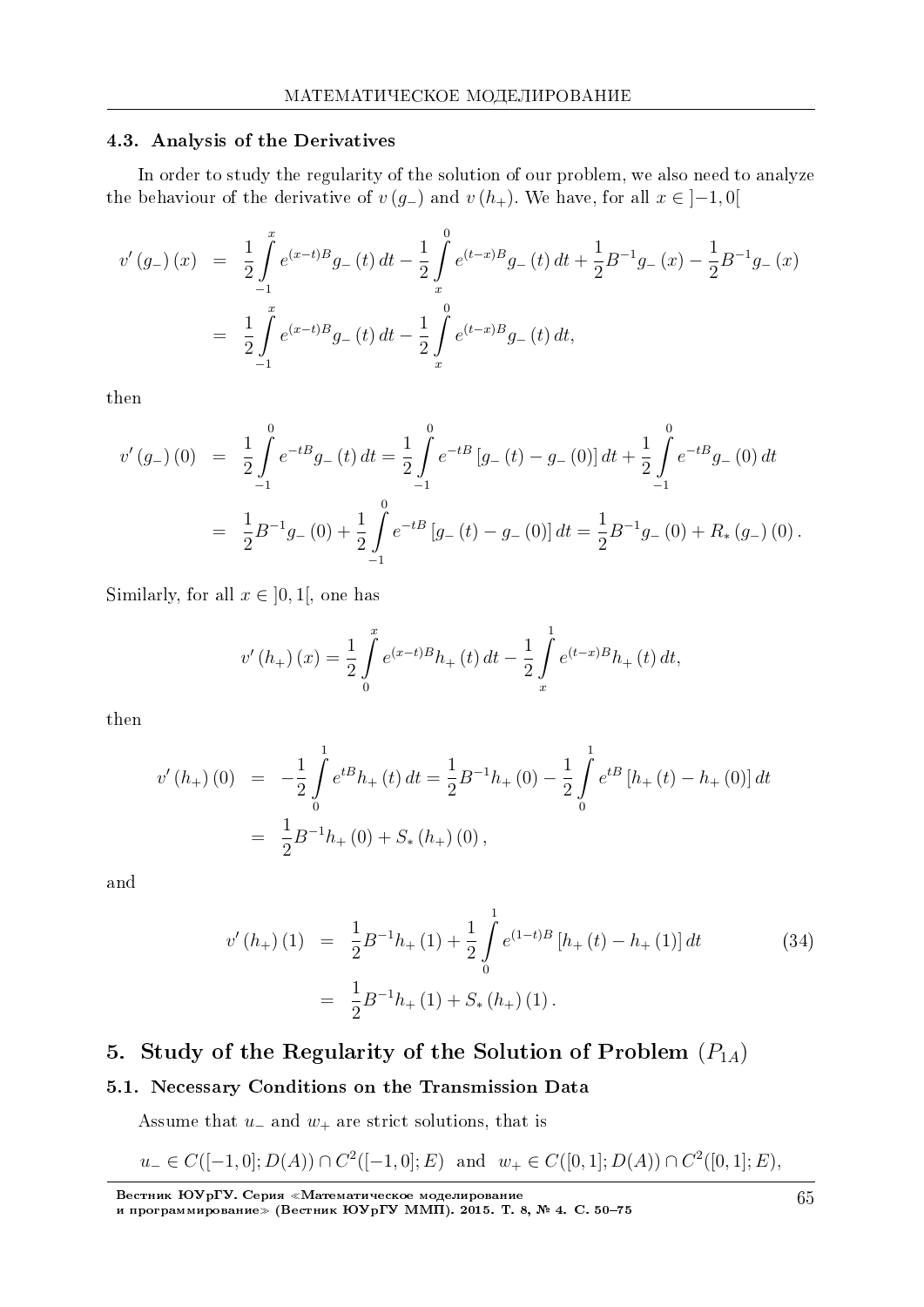then

$$
\varphi = u_{-}(0) - w_{+}(0) \in D(A),
$$

and for any  $\tau_1 \in [-1, 0]$ 

$$
(u_{-})'(\tau_{1}) = \lim_{\tau' \to \tau_{1}} \frac{u_{-}(\tau_{1}) - u_{-}(\tau')}{\tau_{1} - \tau'} \in \overline{D(A)};
$$

we also deduce that

$$
\left(u_{-}\right)''\left(\tau_{1}\right) \in \overline{D(A)}.
$$

Similarly, for any  $\tau_2 \in [0,1]$ ,  $(w_+)'(\tau_2)$ ,  $(w_+)''(\tau_2) \in D(A)$ . It follows that

$$
\begin{cases} (u_-)''(0) = g_-(0) - Au_-(0) \in \overline{D(A)}, \\ (w_+)''(0) = h_+(0) - Aw_+(0) \in \overline{D(A)}. \end{cases}
$$

Using the first transmission condition

$$
\varphi = u_{-}(0) - w_{+}(0) \in D(A),
$$

one has

$$
(u_-)''(0) = g_-(0) - Au_-(0) = g_-(0) - A\varphi - Aw_+(0) = g_-(0) - A\varphi - h_+(0) + (w_+)''(0),
$$

from which we deduce the first following necessary compatibility condition

$$
h_{+}(0) - g_{-}(0) + A\varphi = (w_{+})''(0) - (u_{-})''(0) \in \overline{D(A)}.
$$
\n(35)

The second transmission condition gives

$$
p_{-}(u_{-})'(0) - p_{+}(w_{+})'(0) = \psi + qAu_{-}(0) = \psi + q[Au_{-}(0) - g_{-}(0)] + qg_{-}(0) \in \overline{D(A)}
$$

which implies the second following necessary compatibility condition

$$
p_{-}(u_{-})'(0) - p_{+}(w_{+})'(0) - q[Au_{-}(0) - g_{-}(0)] = \psi + qg_{-}(0) \in \overline{D(A)}.
$$
 (36)

The two conditions  $(35) - (36)$  are equivalent to

$$
\begin{cases} \psi + qg_{-}(0) \in \overline{D(A)} \\ \psi + q[h_{+}(0) + A\varphi] \in \overline{D(A)}, \end{cases}
$$

due to the identity

$$
h_{+}(0) - g_{-}(0) + A\varphi = \frac{1}{q} \left[ \psi + qh_{+}(0) + qA\varphi \right] - \frac{1}{q} \left[ \psi + qg_{-}(0) \right] \in \overline{D(A)}.
$$

In the case  $\psi = 0$  and  $\varphi = 0$ , the necessary conditions on the transmission data are

$$
g_{-}(0) \in D(A), \quad h_{+}(0) \in D(A).
$$

66 Bulletin of the South Ural State University. Ser. Mathematical Modelling, Programming & Computer Software (Bulletin SUSU MMCS), 2015, vol. 8, no. 4, pp. 5075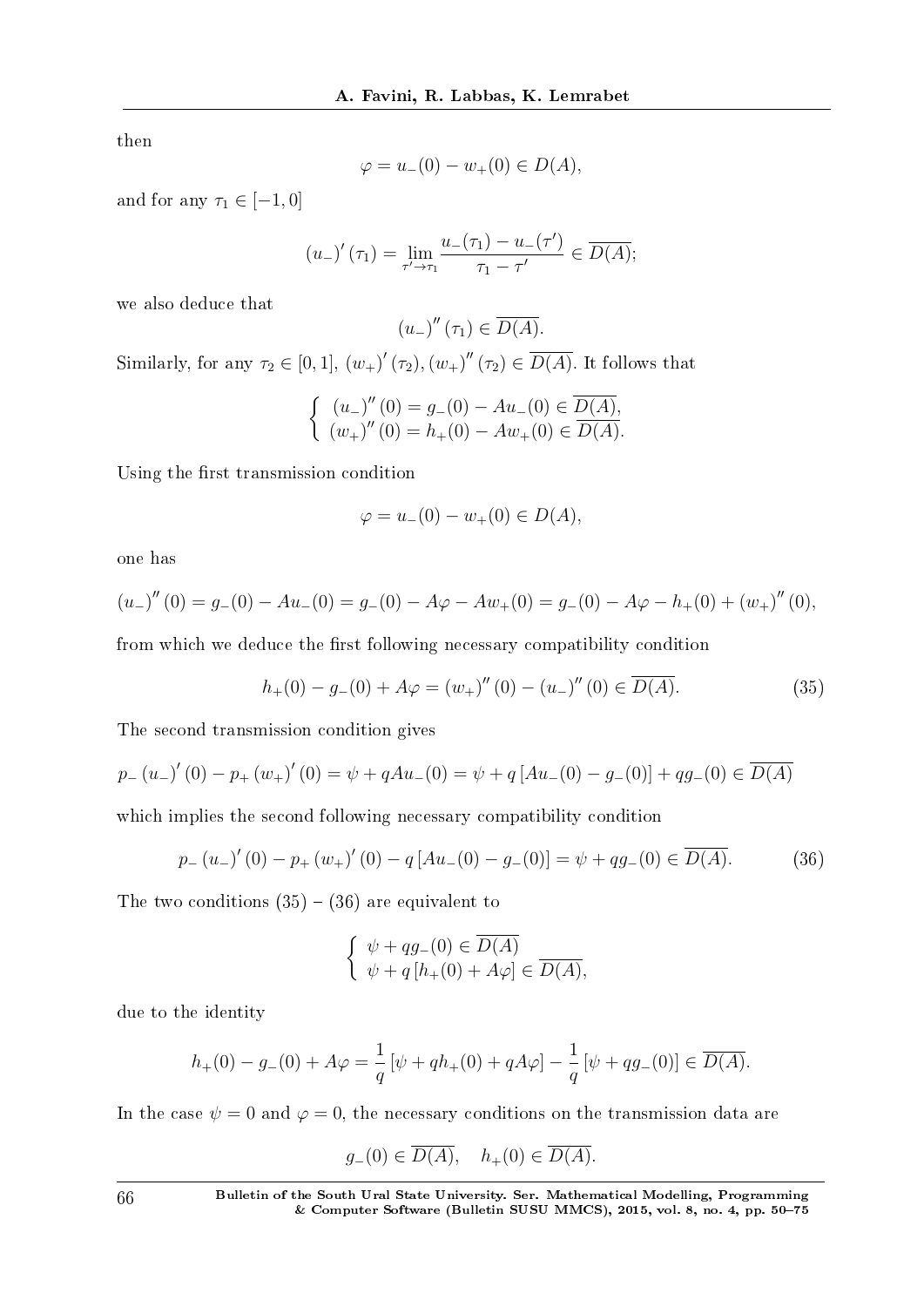#### 5.2. Analysis of *u<sup>−</sup>* (*x*) Near *−*1

Assume the necessary condition  $f$ <sup>*-*</sup>  $\in$  *D* (*B*<sup>2</sup>) = *D* (*A*). Recall that

 $u$ <sub>*−</sub>* (*x*) =  $e^{-xB}\alpha$ <sup>*−*</sup> +  $e^{(1+x)B}\beta$ <sub>*−*</sub> +  $v(g$ <sub>−</sub>) (*x*)*,*</sub>

where, due to (23), one has

$$
\beta_{-} = -e^{B} \alpha_{-} - v(g_{-}) (-1) + f_{-}.
$$

Then the behaviour of  $B^2u$ <sub>*−*</sub> (*x*) near *−*1 is the same as that of the function

$$
e^{(1+x)B}B^{2}\left[-v(g_{-})\left(-1\right)+f_{-}\right]+B^{2}v(g_{-})\left(x\right).
$$

One has

$$
v(g_{-})(-1) =
$$
  
=  $\frac{1}{2} \int_{-1}^{0} e^{(t+1)B} B^{-1} g_{-}(-1) dt + \frac{1}{2} \int_{-1}^{0} e^{(t+1)B} B^{-1} [g_{-}(t) - g_{-}(-1)] dt$   
=  $-\frac{1}{2} B^{-2} g_{-}(-1) + R(g_{-})(-1),$ 

and the term *R*(*g−*) (*−*1) is regular since

$$
B^{2}[R(g_{-})(-1)] \in D_{B}(\eta; +\infty),
$$

see Lemma 1.

Now from the study and the results on the behaviour of  $B^2v(g_-)(x)$  near  $-1$ , see (31), one concludes that the behaviour of  $B^2u$ <sub>−</sub> (*x*) near −1 is the same as that of

$$
e^{(1+x)B}\left[\frac{1}{2}g_{-}(-1)+B^2f_{-}\right]+\frac{1}{2}e^{(x+1)B}g_{-}(-1)=e^{(1+x)B}\left[g_{-}(-1)+B^2f_{-}\right].
$$

Due to Lemma 1, *B*<sup>2</sup>*u<sup>−</sup>* (*.*) has the following maximal regularity properties near *−*1

$$
\begin{cases}\nB^2 u_-\left(.\right) \in C([-1,0[;E]) \text{ iff } [g_-\left(-1\right) + B^2 f_-\] \in \overline{D(B^2)} = \overline{D(B)} \\
B^2 u_-\left(.\right) \in C^{\eta}([-1,0[;E]) \text{ iff } [g_-\left(-1\right) + B^2 f_-\] \in D_B(\eta,+\infty).\n\end{cases}
$$

#### 5.3. Analysis of  $w_+$  Near 1

Let us assume the necessary condition  $f_+ \in D(B)$ . Recall that

$$
w_{+}(x) = e^{xB}\alpha_{+} + e^{(1-x)B}\beta_{+} + v(h_{+})(x),
$$

then the behaviour of

$$
B^{2}w_{+}(x) = B^{2} \left[ e^{xB}\alpha_{+} + e^{(1-x)B}\beta_{+} + v(h_{+})(x) \right],
$$

near 1 is the same as that of

$$
B^{2}e^{(1-x)B}\beta_{+} + v(h_{+}) (x).
$$

Вестник ЮУрГУ. Серия «Математическое моделирование и программирование≫ (Вестник ЮУрГУ ММП). 2015. Т. 8, № 4. C. 50–75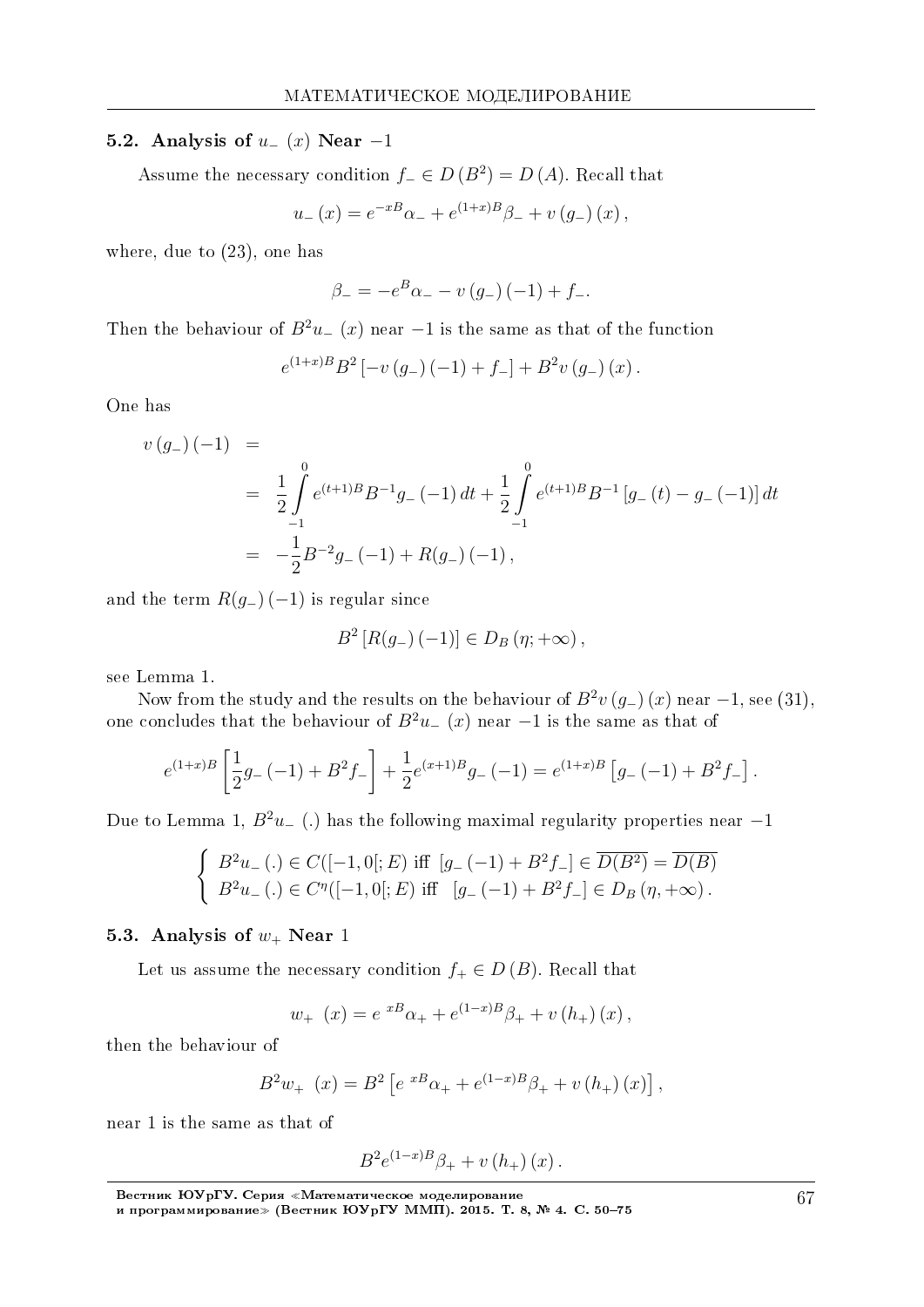One has seen in (30), (34) that

$$
\beta_{+} = -e^{B} \Delta^{-1} \left[ \left( -p_{-} \left( I + e^{2B} \right) + qB \left( I - e^{2B} \right) \right) F_{*} + \left( I - e^{2B} \right) G_{*} \right] \n+ B^{-1} v'(h_{+}) (1) - B^{-1} f_{+},
$$

with

$$
v'(h_+)(1) = \frac{1}{2}B^{-1}h_+(1) + S_*(h_+)(1).
$$

Since the behaviour of  $B^2v(h_+)$  (*x*) near 1 is that of  $\frac{1}{2}e^{(1-x)B}h_+(1)$ , as mentioned in (33), it follows that the behaviour of  $B^2w_{+}(x)$  near 1 is that of

$$
-e^{(1-x)B}\left(\frac{1}{2}h_+(1)+Bf_+\right)+\frac{1}{2}e^{(1-x)B}h_+(1)=-e^{(1-x)B}Bf_+.
$$

Due to Lemma 1,  $B^2w_+$  (.) has the following maximal regularity near 1

$$
\begin{cases}\nB^2w_+(\.)\in C([0,1];E)\text{ iff } f_+\in D(B) \text{ et } Bf_+\in \overline{D(B)} \\
B^2w_+(\.)\in C^{\eta}([0,1];E) \text{ iff } Bf_+\in D_B(\eta,+\infty)\text{ .} \n\end{cases}
$$

#### 5.4. Analysis of *u<sup>−</sup>* at the Interface 0

The behaviour of

$$
B^{2}u_{-}(x) = B^{2}e^{-xB}\alpha_{-} + B^{2}e^{(1+x)B}\beta_{-} + B^{2}v(g_{-})(x),
$$

near 0 is the same as that of

$$
B^2 e^{-xB}\alpha_- + B^2 v(g_-)(x)\,,
$$

and due to (32), it is the same as that

$$
B^2 e^{-xB} \alpha_- + \frac{1}{2} e^{-xB} g_-(0) \, .
$$

Now, in virtue of (27), one has

$$
\alpha_{-} = [\Delta (B)]^{-1} [p_{+} (I - e^{2B}) F_{*} - (I + e^{2B}) G_{*}]
$$
  
=  $[\Delta (B)]^{-1} [p_{+} F_{*} - G_{*}] - e^{2B} [\Delta (B)]^{-1} [p_{+} F_{*} + G_{*}].$ 

Write

$$
\Delta(B) = p_{+} (I - e^{2B})^{2} + p_{-} (I + e^{2B})^{2} - qB (I - e^{2B}) (I + e^{2B})
$$
\n
$$
= p_{+} I + p_{-} I - qB + T_{*}, \qquad (37)
$$

where, clearly  $T_*$  is a very regularizing operator. Then, it suffices to analyze

$$
B^{2}e^{-xB}\left[\Delta\left(B\right)\right]^{-1}\left[\left(p_{+}F_{*}-G_{*}\right)+\frac{1}{2}B^{-2}\left(p_{+}I+p_{-}I-qB\right)g_{-}\left(0\right)\right],
$$

near 0*.* First, let us evaluate the term

$$
(p_+F_*-G_*)+\frac{1}{2}B^{-2}(p_+I+p_-I-qB)g_-(0),
$$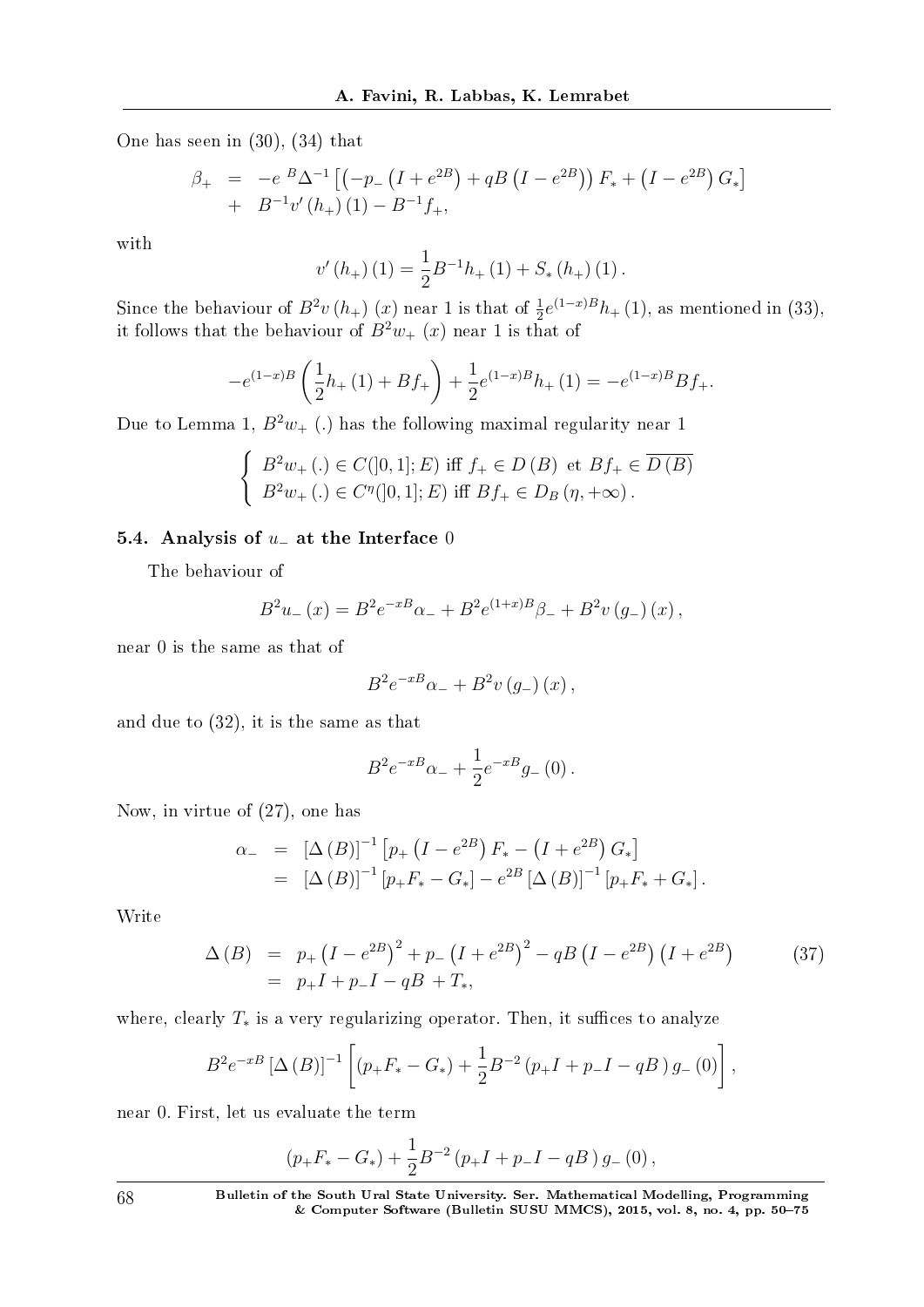by using the expressions in (24). One has

$$
F_* = \varphi - e^B f_- - e^B B^{-1} f_+ + e^B v(g_-) (-1) - v(g_-) (0) + e^B v'(h_+) (1) + v(h_+) (0)
$$
  
= 
$$
[\varphi - v(g_-) (0) + v(h_+) (0)] + R_* = \varphi + \frac{1}{2} B^{-2} g_- (0) - \frac{1}{2} B^{-2} h_+ (0) + R_*,
$$

and

$$
G_{*} = B^{-1}\psi - (p_{-} + qB)e^{B}f_{-} + p_{+}e^{B}B^{-1}f_{+} + (p_{-} + qB)e^{B}v(g_{-})(-1)
$$
  
\n
$$
- p_{+}e^{B}B^{-1}v'(h_{+}) (1) - p_{-}B^{-1}v'(g_{-}) (0) + p_{+}B^{-1}v'(h_{+}) (0) - qBv(g_{-}) (0)
$$
  
\n
$$
= B^{-1}\psi - \frac{1}{2}p_{-}B^{-2}g_{-} (0) + \frac{1}{2}p_{+}B^{-2}h_{+} (0) + \frac{1}{2}qB^{-1}g_{-} (0) + S_{*}.
$$

Then

$$
(p_{+}F_{*} - G_{*}) + \frac{1}{2}B^{-2}(p_{+}I + p_{-}I - qB) g_{-}(0) = p_{+}\left(\varphi + \frac{1}{2}B^{-2}g_{-}(0) - \frac{1}{2}B^{-2}h_{+}(0)\right)
$$

$$
-\left(B^{-1}\psi - \frac{1}{2}p_{-}B^{-2}g_{-}(0) + \frac{1}{2}p_{+}B^{-2}h_{+}(0) + \frac{1}{2}qB^{-1}g_{-}(0)\right)
$$

$$
+\frac{1}{2}B^{-2}(p_{+} + p_{-} - qB)g_{-}(0) + P_{*}
$$

$$
= -B^{-1}(\psi + qg_{-}(0)) + p_{+}\varphi + B^{-2}[(p_{+} + p_{-})g_{-}(0) - p_{+}h_{+}(0)] + P_{*}.
$$

Now, as  $\varphi \in D(B^2)$  and  $B^{-2}[(p_+ + p_-)g_-(0) - p_+h_+(0)] \in D(B^2)$ , the behaviour of

$$
B^{2}e^{-xB}\left[\Delta\left(B\right)\right]^{-1}\left[\left(p_{+}F_{*}-G_{*}\right)+\frac{1}{2}B^{-2}\left(p_{+}+p_{-}-qB\right)g_{-}\left(0\right)\right],
$$

is that of

$$
B^{2}e^{-xB}\left[\Delta(B)\right]^{-1}B^{-1}\left(\psi+q\,g_{-}\left(0\right)\right).
$$

The determinant

$$
\Delta(B) = -qB\left(I - e^{2B}\right)\left(I + e^{2B}\right)\Delta_*,
$$

being invertible of inverse

$$
\left[\Delta\left(B\right)\right]^{-1} = -\frac{1}{q} \Delta_*^{-1} \left(I + e^{2B}\right)^{-1} \left(I - e^{2B}\right)^{-1} B^{-1},\tag{38}
$$

 $(\text{where } \Delta_*^{-1} (I + e^{2B})^{-1} (I - e^{2B})^{-1}$  is bounded and commutes with  $e^{-xB}$ ), one concludes that the behaviour of  $B^2u$ <sub>−</sub> (*x*) near 0 is that of

$$
e^{-xB}BB^{-1} [\psi + qg_{-}(0)] = e^{-xB} [\psi + qg_{-}(0)].
$$

Then, due to [7], the necessary and sufficient conditon to obtain the regularity of *u*<sub>−</sub> near 0 depends of the regularity of the term

$$
\left[\psi+qg_{-}\left(0\right)\right].
$$

One gets the following Theorem.

Theorem 2. Assume (16). Let  $f_+$  ∈  $D((-A)^{1/2})$ ,  $\varphi$  ∈  $D(A)$ ,  $\psi$  ∈  $E$  and let  $g_-\in$  $C^{\eta}([-1,0];E), h_{+} \in C^{\eta}([0,1];E)$  with  $0 < \eta < 1$ . Then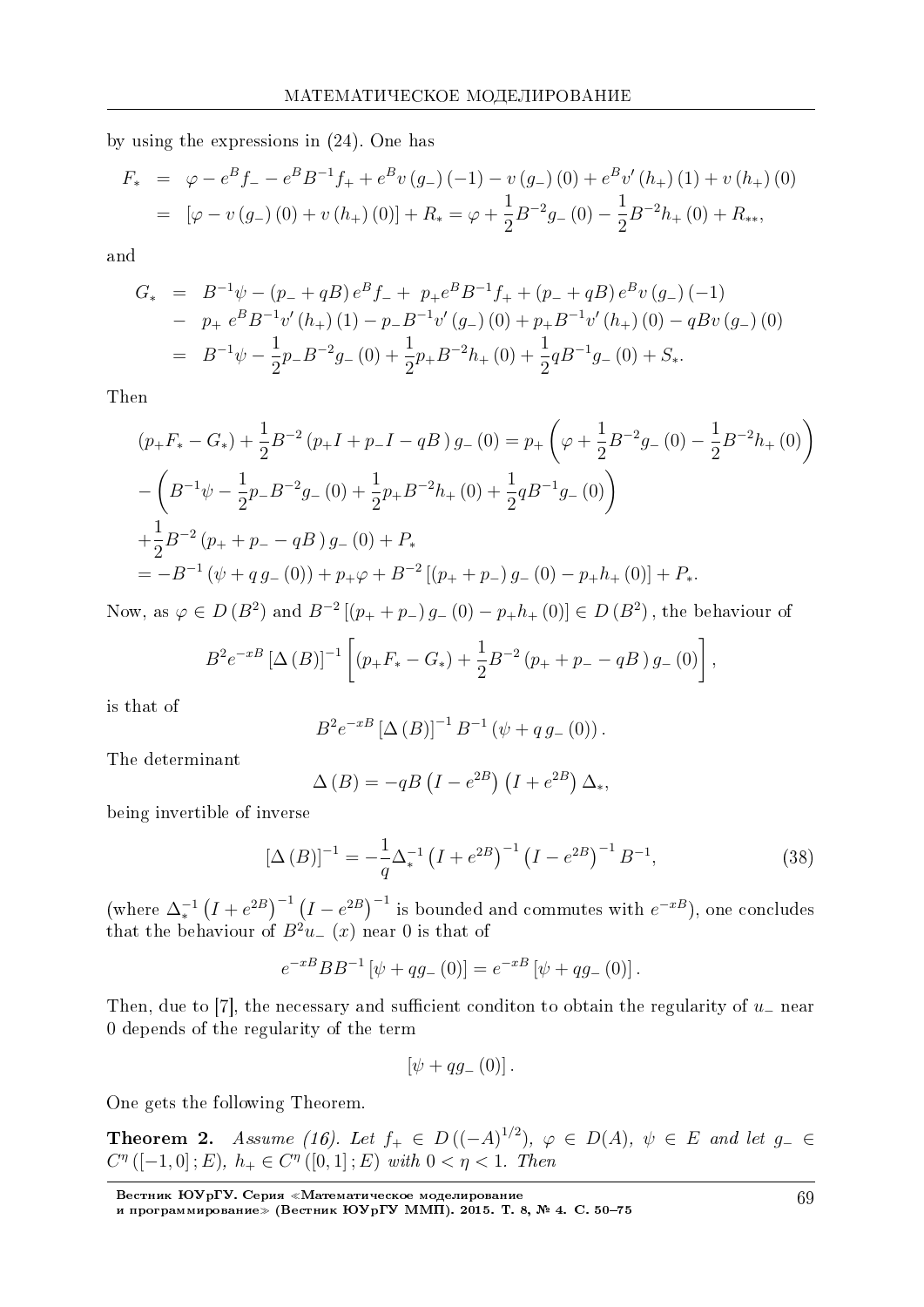1. 
$$
u_{-} \in C([-1,0]; D(A)) \cap C^{2}([-1,0]; E)
$$
 if and only if  
\n
$$
[g_{-}(-1) + B^{2} f_{-}] \in \overline{D(A)}
$$
 and  $qg_{-}(0) + \psi \in \overline{D(B)} = \overline{D(A)}$ ,

2. *Au−*(*.*)*,* (*u−*) *′′ ∈ C η* ([*−*1*,* 0]; *E*) if and only if

$$
[g_{-}(-1) + B^2 f_{-}] \in D_A(\eta/2, +\infty) \text{ and } qg_{-}(0) + \psi \in D_A(\eta/2, +\infty).
$$

We have used tha fact that

$$
\overline{D(B)} = \overline{D(A)} \text{ and } D_B(\eta, +\infty) = D_A(\eta/2, +\infty).
$$

# 5.5. Study of  $w_+$  at the Interface 0

Recall that

$$
B^{2}w_{+}(x) = B^{2} \left[ e^{xB}\alpha_{+} + e^{(1-x)B}\beta_{+} + v(h_{+})(x) \right],
$$

where

$$
\alpha_{+} = [\Delta (B)]^{-1} [-p_{-} (I + e^{2B}) + qB (I - e^{2B})] F_{*} - (I - e^{2B}) G_{*},
$$

(see (28)). Therefore, the behaviour of  $B^2w_{+}(x)$  near 0 is the same as that of

$$
B^2 e^{xB} \alpha_+ + B^2 v(h_+)(x).
$$

Now as (see (33)) the behaviour of  $B^2v(h_+)$  (*x*) near 0 is that of  $\frac{1}{2}e^{xB}h_+$  (0) and

$$
\Delta(B) = p_+ I + p_- I - qB + T_*,
$$

it suffices to analyze the behaviour of

$$
B^{2}e^{-xB}\left[\Delta(B)\right]^{-1}\left[\left(-p_{-}I+qB\right)F_{*}-G_{*}-\frac{1}{2}\left(p_{+}I+p_{-}I-qB\right)B^{-2}h_{+}\left(0\right)\right],
$$

where as we have seen

$$
\begin{cases}\nF_* = \varphi + \frac{1}{2}B^{-2}g_-(0) - \frac{1}{2}B^{-2}h_+(0) + R_{**} \\
G_* = B^{-1}\psi - \frac{1}{2}p_-B^{-2}g_-(0) + \frac{1}{2}p_+B^{-2}h_+(0) + \frac{1}{2}qB^{-1}g_-(0) + S_*\n\end{cases}
$$

with regular terms *R∗∗* and *S∗*. Then

$$
(-p_{-} + qB) F_{*} - G_{*} - \frac{1}{2} (p_{+}I + p_{-}I - qB) B^{-2} h_{+} (0)
$$
  
=  $(-p_{-} + qB) \left( \varphi + \frac{1}{2} B^{-2} g_{-} (0) - \frac{1}{2} B^{-2} h_{+} (0) \right)$   
 $- \left( B^{-1} \psi - \frac{1}{2} p_{-} B^{-2} g_{-} (0) + \frac{1}{2} p_{+} B^{-2} h_{+} (0) + \frac{1}{2} q B^{-1} g_{-} (0) \right)$   
 $+ \frac{1}{2} (p_{+}I + p_{-}I - qB) B^{-2} h_{+} (0) + Q_{*} = -B^{-1} [\psi - qB^{2} \varphi + q h_{+} (0)] + Q_{*},$ 

70 Bulletin of the South Ural State University. Ser. Mathematical Modelling, Programming & Computer Software (Bulletin SUSU MMCS), 2015, vol. 8, no. 4, pp. 5075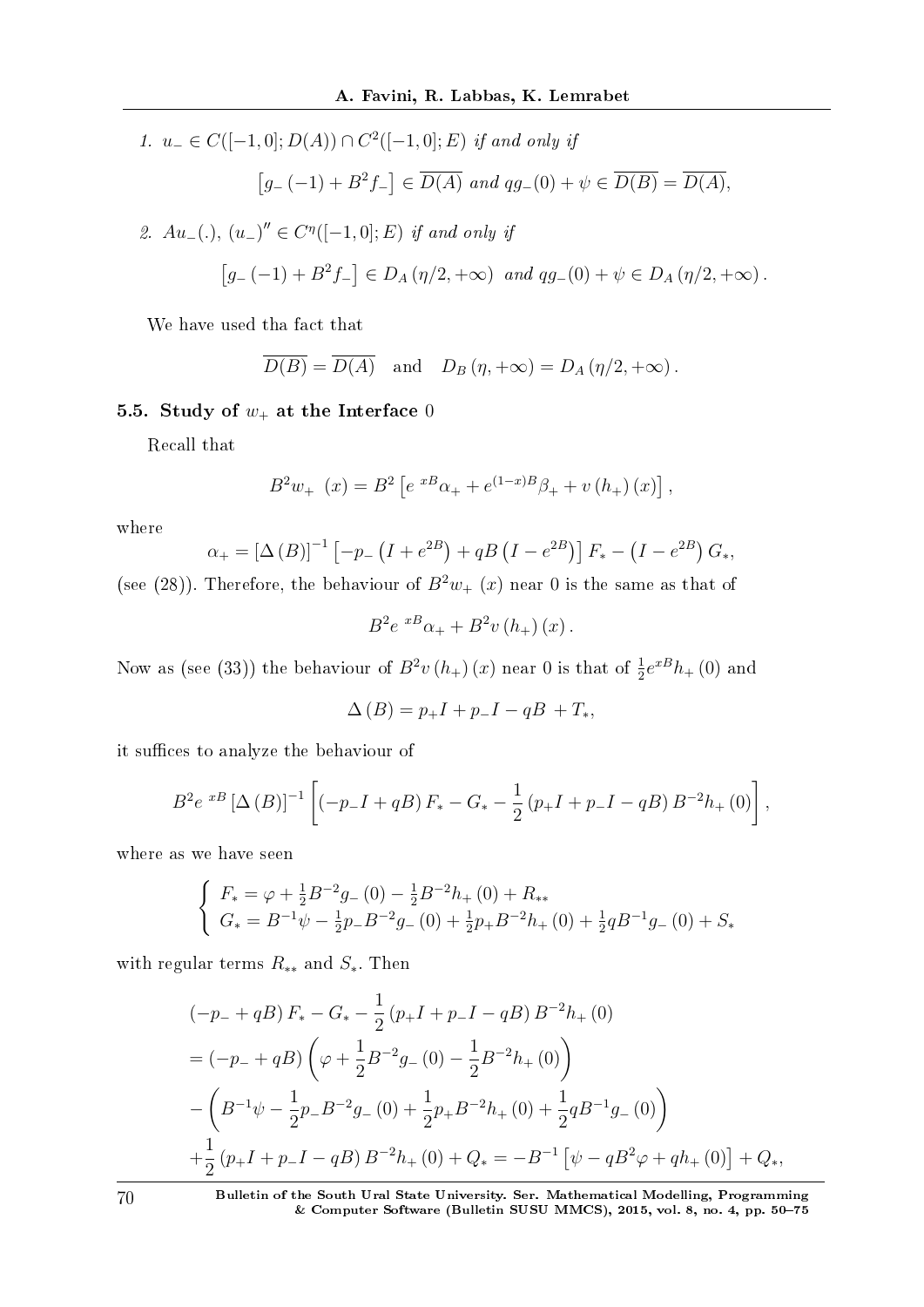where  $Q_* \in D(B^2)$ . Therefore, the behaviour of  $B^2w_+(x)$  near 0 is that of

$$
B^{2}e^{xB} [\Delta (B)]^{-1} B^{-1} [\psi - qB^{2}\varphi + qh_{+}(0)].
$$

as mentioned in the previous section, see (38). One then deduces that the behaviour of  $B^2w_+(x)$  near 0 is that of

$$
e^{xB}\left[\psi-qB^2\varphi+qh_+\left(0\right)\right].
$$

Then, using again [7], the necessary and sufficient condition to obtain the regularity of  $w_+$ near 0 depends on the regularity of

$$
\psi - qB^2\varphi + qh_+(0) .
$$

We conclude by the following Theorem.

**Theorem 3.** Assume (16). Let  $f_+ ∈ D((-A)^{1/2})$ ,  $\varphi ∈ D(A)$  and  $\psi ∈ E$  and let  $g_− ∈$  $C^{\eta}([-1,0];E), h_{+} \in C^{\eta}([0,1];E)$  with  $0 < \eta < 1$ . Then

1. 
$$
w_+ \in C([0, 1]; D(A)) \cap C^2([0, 1]; E)
$$
 if and only if  
\n $(-A)^{1/2} f_+ \in \overline{D(A)}$  and  $\psi - qB^2 \varphi + qh_+(0) \in \overline{D(A)}$ ,

2.  $Aw_{+}(.)$ ,  $(w_{+})'' \in C^{\eta}[0,1];E)$  if and only if  $(-A)^{1/2}f_{+} \in D_{A}(\eta/2,+\infty)$  and  $\psi$  $qB^{2}\varphi + qh_{+}(0) \in D_{A}(\eta/2, +\infty)$ .

By observing that

$$
\frac{1}{q} \left[ \psi - qB^2 \varphi + qh_+(0) \right] - \frac{1}{q} \left[ \psi + qg_-(0) \right] = h_+(0) - g_-(0) + A\varphi,
$$

one deduce the complete Theorem announced in the Introduction.

## 6. Going Back to the Concrete Example

Let us go back to our concrete limiting problem

$$
\begin{cases}\n\Delta_{(x,y)}u_{-} = g_{-} \text{ in } ]-1,0[\times \Omega \\
\Delta_{(x,y)}w_{+} = h_{+} \text{ in } ]0,1[\times \Omega\n\end{cases}
$$
\n(39)

with the boundary conditions

$$
\begin{cases}\n u_{-} = 0 \text{ on } ]-1,0[\times \Gamma] \\
 w_{+} = 0 \text{ on } ]0,1[\times \Gamma] \\
 u_{-} = f_{-} \text{ on } \{-1\} \times \Omega \\
 u = f_{-} \text{ on } \{-1\} \times \Omega \\
 p_{+} \frac{\partial w_{+}}{\partial x} = 0 \text{ on } \{1\} \times \Omega\n\end{cases}
$$
\n(40)

and the transmission conditions

$$
\begin{cases}\nw_+ = u_-\text{ on }\{0\} \times \Omega \\
p_-\frac{\partial u_-}{\partial x} - p_+\frac{\partial w_+}{\partial x} = q\Delta_y u_- + qg_0 \text{ on }\{0\} \times \Omega.\n\end{cases} (41)
$$

71

Вестник ЮУрГУ. Серия «Математическое моделирование и программирование≫ (Вестник ЮУрГУ ММП). 2015. Т. 8, № 4. C. 50–75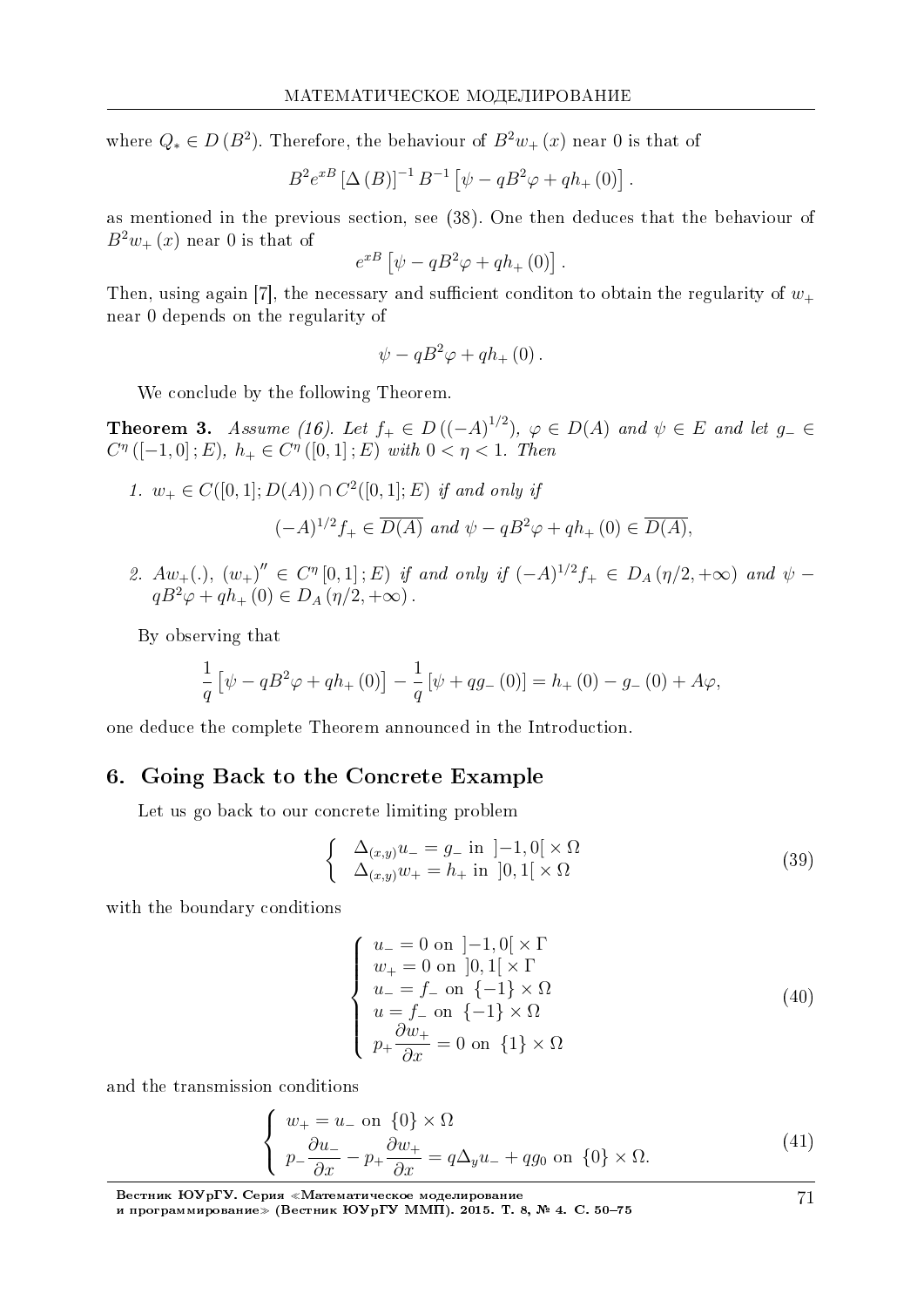Here  $\Omega$  is a bounded domain of  $\mathbb{R}^n$ ,  $n \geqslant 1$ , with a regular boundary  $\Gamma$ .

In view to illustrate our abstract analysis, we are going, in this section, to explicit and interpret our impedance compatibility conditions

$$
\begin{cases}\n qg_{-}(0) + \psi \in \overline{D(A)} \\
 h_{+}(0) - g_{-}(0) + A\varphi \in \overline{D(A)},\n\end{cases}
$$
\n
$$
\begin{cases}\n qg_{-}(0) + \psi \in D_A(\eta/2, +\infty) \\
 h_{+}(0) - g_{-}(0) + A\varphi \in D_A(\eta/2, +\infty),\n\end{cases}
$$

in the case of the following vector valued Banach spaces

 $C([-1, 0]; C_0^{\beta}]$  $C([0,1];C_0^{\beta}$  $\binom{18}{0}(\Omega)$ <sup>,</sup>

provided that

$$
g_{-} \in C^{\eta}([-1,0]; C_0^{\beta}(\overline{\Omega}))
$$
 and  $h_{+} \in C([0,1]; C_0^{\beta}(\overline{\Omega}))$ 

and all the compatibility boundary conditions are satisfied.

Consider the following operator defined in  $C_0^{\beta}$  $\int_0^{\beta}(\Omega)$  as

$$
\begin{cases}\nD(A) = \left\{ v \in C^2(\overline{\Omega}) : v, \Delta_y v \in C_0^{\beta}(\overline{\Omega}) \right\} \\
[Av](y) = \Delta_y v(y).\n\end{cases}
$$

Then *A* verifes (16) and  $\overline{D(A)}$  coincides with the well known little Hölder continuous functions space  $h_0^{\beta}$  $_{0}^{\beta}(\Omega)$ , see [12, p. 497].

Let us point out that the boundary condition in space  $C_0^{\beta}$  $\binom{10}{0}$  ( $\Omega$ ) is essential. Otherwise the estimate in  $(16)$  is not verified, see [10, p. 110, Example 3.1.33].

One also has

$$
D(A) = D_A(1 + \beta/2, +\infty) = \{v \in C^{2+\beta}(\overline{\Omega}) : v = \Delta_y v = 0 \text{ on } \partial\Omega\};
$$

see [10, p. 110, Corollary 3.1.32 and Corollary 3.1.35]. The interpolation  $D_A(1+\beta/2,+\infty)$ is intended in the Banach space  $C_0(\overline{\Omega})$ . Therefore, in our subspace  $E = C_0^{\beta}$  $C_0^{0}(\Omega) \subset C_0(\Omega),$ one has

$$
D_A(\eta/2, +\infty) = (D(A), C_0^{\beta}(\overline{\Omega}))_{1-\eta/2, +\infty}
$$
  
\n
$$
= (D(A), C_0^{\beta}(\overline{\Omega}))_{1-\eta/2, +\infty}
$$
  
\n
$$
= \left(\{v \in C^{2+\beta}(\overline{\Omega}) : v = \Delta v = 0 \text{ on } \partial\Omega\}, C_0^{\beta}(\overline{\Omega})\right)_{1-\eta/2, +\infty}
$$
  
\n
$$
= (C_0^{\beta}(\overline{\Omega}), \{v \in C^{2+\beta}(\overline{\Omega}) : v = \Delta v = 0 \text{ on } \partial\Omega\}\Big)_{\eta/2, +\infty}
$$
  
\n
$$
= C_0^{\beta+\eta/2[2+\beta-\beta]}(\overline{\Omega})
$$
  
\n
$$
= C_0^{\beta+\eta}(\overline{\Omega}),
$$

see [10, p. 31, Corollary 1.2.18].

The conditions  $\psi = qg_0 \in E$ ,  $f_-\in D(A)$  become

$$
\begin{cases} qg_0 \in C_0^{\beta}(\overline{\Omega}) \\ f_- \in \left\{ v \in C^2(\Omega) : v, \ \Delta_y v \in C_0^{\beta}(\overline{\Omega}) \right\} \end{cases}
$$

72 Bulletin of the South Ural State University. Ser. Mathematical Modelling, Programming & Computer Software (Bulletin SUSU MMCS), 2015, vol. 8, no. 4, pp.  $50-75$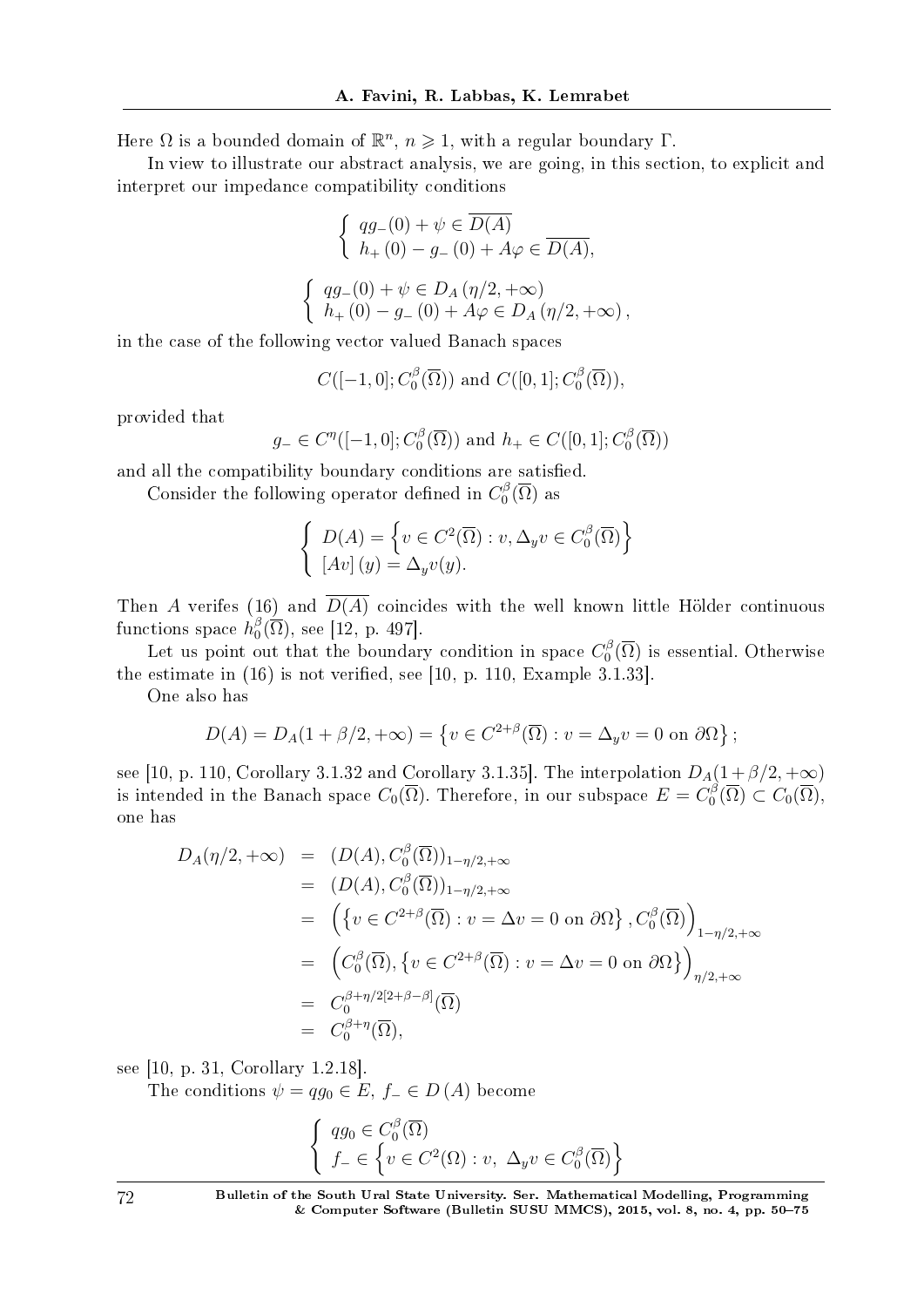and  $Af - g - (-1)$ ,  $qq - (0) + \psi$ ,  $qh_+(0) + \psi \in \overline{D(A)}$  signifies

$$
\begin{cases}\ny \longmapsto \Delta_y f_-(y) - g_-(-1, y) \in h_0^{\beta}(\overline{\Omega}) \\
y \longmapsto g_-(0, y) + g_0(y) \in h_0^{\beta}(\overline{\Omega}) \\
y \longmapsto h_+(0, y) + g_0(y) \in h_0^{\beta}(\overline{\Omega}),\n\end{cases}
$$

similarly  $Af_+ - g_-(-1)$ ,  $qq_-(0) + \psi$ ,  $qh_+(0) + \psi \in D_A(\eta/2, +\infty)$  mean

$$
\begin{cases}\ny \longmapsto \Delta_y f_-(y) - g_-(-1, y) \in C_0^{\beta + \eta}(\overline{\Omega}) \\
y \longmapsto g_-(0, y) + g_0(y) \in C_0^{\beta + \eta}(\overline{\Omega}) \\
y \longmapsto h_+(0, y) + g_0(y) \in C_0^{\beta + \eta}(\overline{\Omega}).\n\end{cases}
$$

Note that  $C_0^{\beta+\eta}$  $h_0^{\beta+\eta}(\overline{\Omega}) \subset h_0^{\beta}$  $\, \, \stackrel{\scriptscriptstyle \beta}{\scriptscriptstyle \gamma}(\Omega) .$ 

One can conclude by the following result

Theorem 4. Assume that  $g_-\in C^{\eta}([-1,0];C_0^{\beta}]$  $b_0^{\beta}(\overline{\Omega})$ ,  $h_+ \in C([0,1]; C_0^{\beta})$  $\binom{15}{0}$  ( $\Omega$ ) and

$$
qg_0 \in C_0^{\beta}(\overline{\Omega}), \ f_- \in \left\{ v \in C^2(\Omega) : v, \ \Delta_y v \in C_0^{\beta}(\overline{\Omega}) \right\} := C_{0,0}^{2+\beta}(\overline{\Omega}).
$$

Then there exists a unique solution *u* of Problem  $(39) - (41)$  defined as

$$
]-1,0[\cup]0,1[ \longrightarrow C_0^{\beta}(\overline{\Omega})
$$
  
 $x \longmapsto u(x,.) = \begin{cases} u_-(x,.) & \text{on } |-1,0[ \\ w_+(x,.) & \text{on } ]0,1[ \end{cases}$ 

such that

1. *u*<sub>−</sub>  $\in$  *C*([−1, 0];  $C_{0,0}^{2+\beta}$  $C_0^{2+\beta}(\overline{\Omega})$  ∩  $C^2([-1,0];C_0^{\beta})$  $\binom{16}{0}$ ,  $w_+$   $\in$   $C([0,1]; C^{2+\beta}_{0,0}$ 0*,*0 (Ω)) *∩*  $C^2([0,1];C_0^{\beta})$  $\binom{10}{0}$  (C)) if and only if

$$
\begin{cases}\ny \longmapsto \Delta f_{-}(y) - g_{-}(-1, y) \in h_0^{\beta}(\overline{\Omega}), \\
y \longmapsto g_{-}(0, y) + g_0(y) \in h_0^{\beta}(\overline{\Omega}), \\
y \longmapsto h_{+}(0, y) + g_0(y) \in h_0^{\beta}(\overline{\Omega}),\n\end{cases}
$$

2. 
$$
\Delta_y u_-, \frac{\partial^2 u_-}{\partial x^2} \in C^{\eta} \left( [-1,0]; C_0^{\beta}(\overline{\Omega}) \right), \ \Delta_y w_+(\cdot), \ \frac{\partial^2 w_+}{\partial x^2} \in C^{\eta} \left( [0,1]; C_0^{\beta}(\overline{\Omega}) \right) \text{ if and}
$$
  
only if

$$
\begin{cases}\ny \longmapsto \Delta_y f_-(y) - g_-(-1, y) \in C_0^{\beta + \eta}(\overline{\Omega}) \\
y \longmapsto g_-(0, y) + g_0(y) \in C_0^{\beta + \eta}(\overline{\Omega}) \\
y \longmapsto h_+(0, y) + g_0(y) \in C_0^{\beta + \eta}(\overline{\Omega}).\n\end{cases}
$$

# References

1. Grisvard P. Spazi di Tracce e Applicazioni. Rendiconti di Matematica, serie VI, 1972, vol. 5, no. 4, pp. 657-729.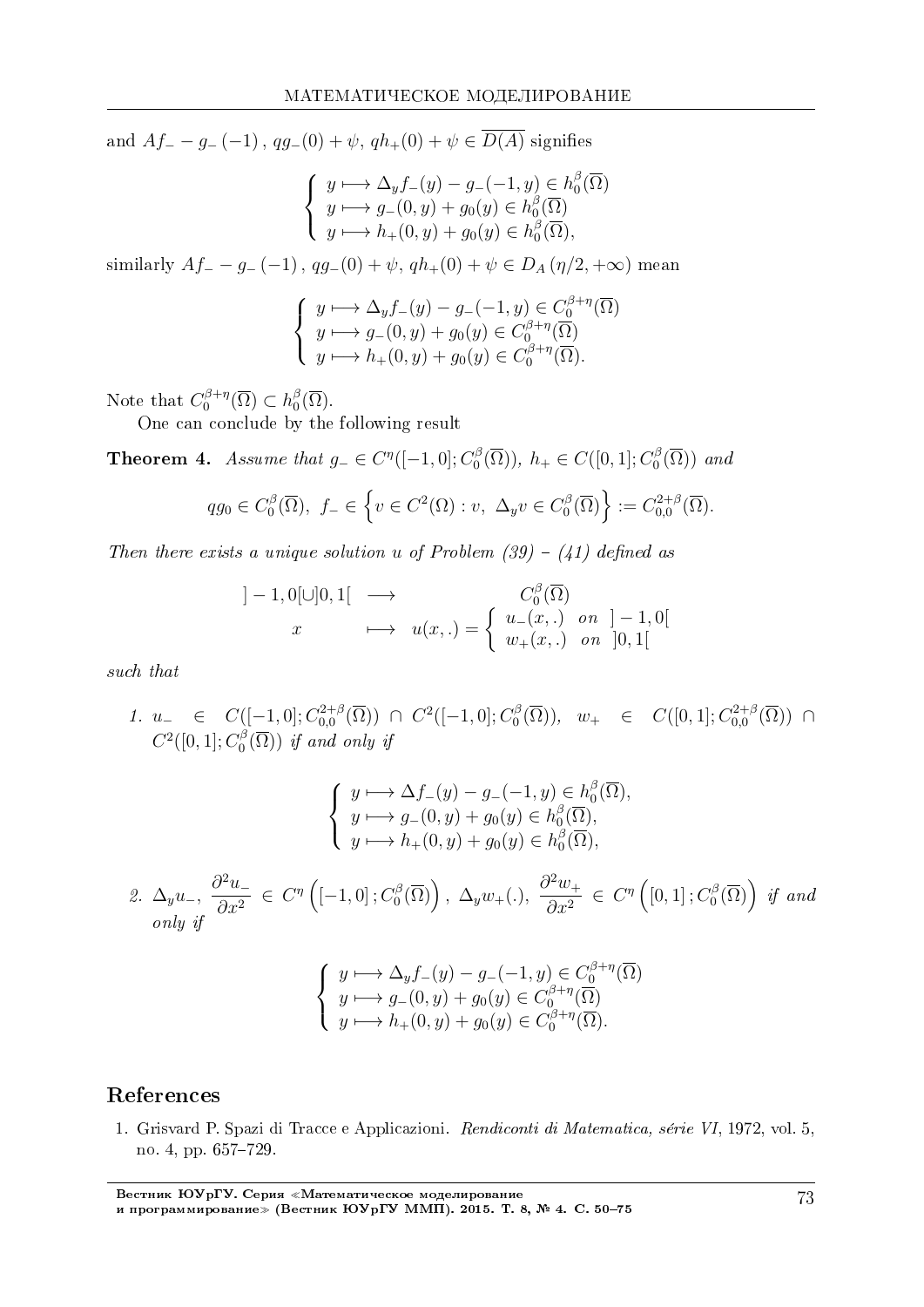- 2. Krasucki F., Lenci S. Analysis of Interfaces of Variable Stiffness, *International Journal of*  $Solids$  and Structures, 2000, vol. 37, pp. 3619-3632. DOI: 10.1016/S0020-7683(99)00072-4
- 3. Krasucki F., Lenci S. Yield Design of Bonded Joints. European Journal of Mechanics  $A/Solids, 2000,$  vol. 19, issue 4, pp. 649–667. DOI: 10.1016/S0997-7538(00)00173-X
- 4. Geymonat G., Krasucki F., Lenci S. Mathematical Analysis of a Bonded Joint with a Soft Thin Adhesive. *Math. Mech. Solids*, 1999, vol. 4, no. 2, pp. 201-225. DOI: 10.1177/108128659900400204
- 5. Belhamiti O., Labbas R., Lemrabet K., Medeghri A. Transmission Problems in a Thin Layer Set in the Framework of the Holder Spaces, Resolution and Impedance. Journal of Mathematical Analysis and Applications, 2009, vol. 358, pp. 457-484. DOI: 10.1016/j.jmaa.2009.05.010
- 6. Dore A., Favini A., Labbas R., Lemrabet K. An Abstract Transmission Problem in a Thin Layer, I: Sharp Estimates. Journal of Functional Analysis, 2011, vol. 261, pp. 1865–1922. DOI: 10.1016/j.jfa.2011.05.021
- 7. Sinestrari E. On the Abstract Cauchy Problem of Parabolic Type in Space of Continuous Functions. J. Math. Anal. App., 1985, vol. 66, pp. 16–66. DOI: 10.1016/0022-247X(85)90353-1
- 8. Dore G., Venni A. *H∞* Functional Calculus for Sectorial and Bisectorial Operators. Studia *Math.*, 2005, vol. 166, pp. 221-241. DOI:  $10.4064/\text{sm}166-3-2$
- 9. Haase M. The Functional Calculus for Sectorial Operators and Similarity Methods. Thesis, Universitat Ulm, Germany, 2003.
- 10. Lunardi A. Analytic Semigroups and Optimal Regularity in Parabolic Problems. Birkhäuser, 1995.
- 11. Cartan H. Theorie Elementaire des Fonctions Analytiques d'une ou Plusieurs Variables Complexes. Paris, Hermann, 1961.
- 12. Campanato S. Generation of Analytic Semigroups by Elliptic Operators of Second Order in Hölder Spaces. Annal. Sc. Norm. Super. Pisa Cl. Sci, 1981, vol. 4, no. 8  $(3)$ , pp. 495-512.
- 13. Da Prato G., Grisvard P. Sommes d'opérateurs linéaires et équations différentielles opérationnelles. J. Math. Pures Appl., IX Ser.  $54$ , 1975, no. 3, pp. 305-387.
- 14. Labbas R. Problèmes aux limites pour une équation différentielle abstraite de type elliptique. These d'etat, Universite de Nice, 1987.
- 15. Pazy A. Semigroups of Linear Operators and Applications to Partial Differential Equations. New York, Applied Mathematical Sciences, Springer-Verlag, 1983. DOI: 10.1007/978-1-4612-5561-1
- 16. Tanabe H. Equations of Evolution. Monographs and Studies in Mathematics 6 . London, San Francisco, Melbourne, Pitman, 1979.

Received January 14, 2015